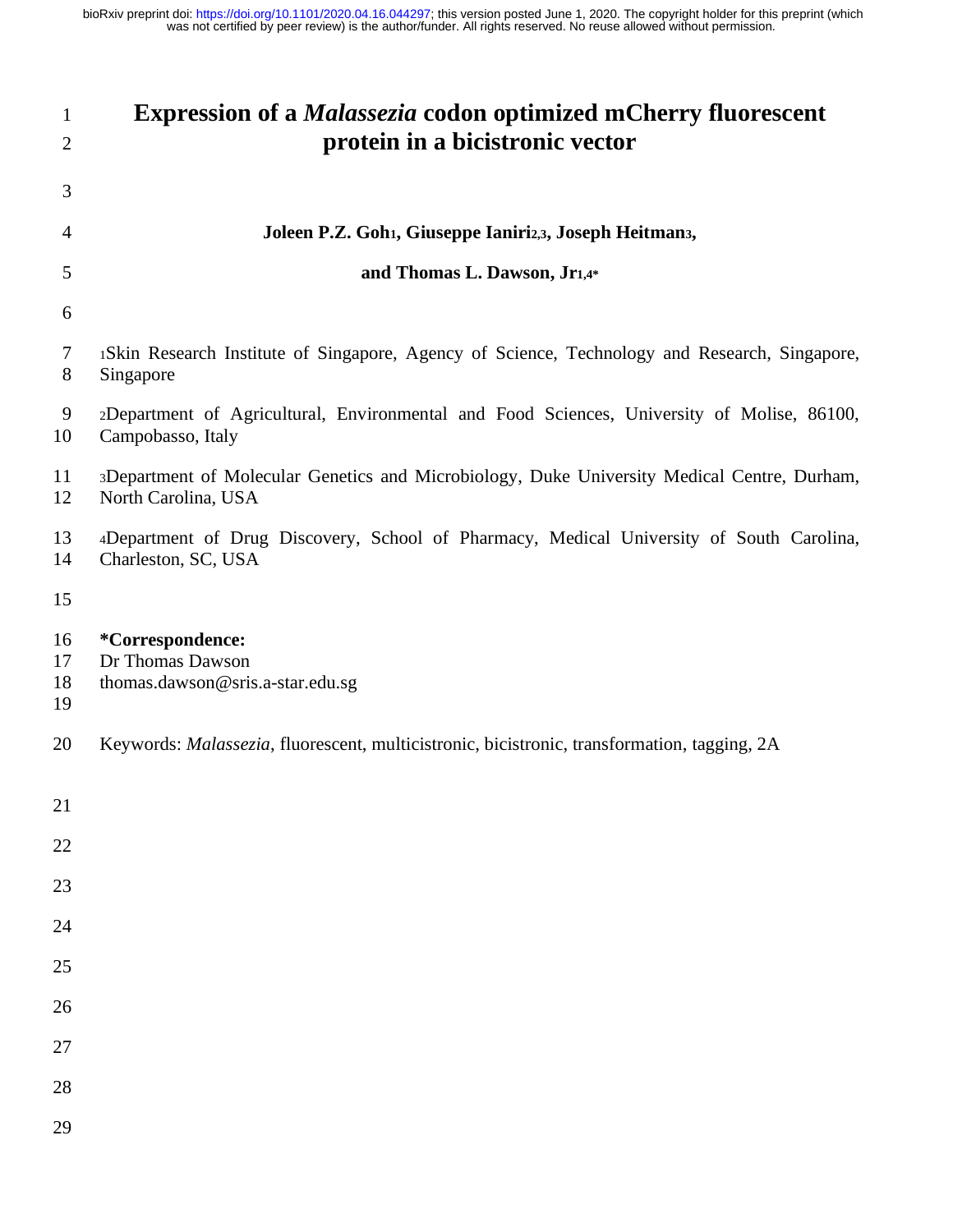# **Abstract**

 The use of fluorescent proteins allows a multitude of approaches from live imaging and fixed cells to labelling of whole organisms, making it a foundation of diverse experiments. Tagging a protein of interest or specific cell type allows visualization and studies of cell localization, cellular dynamics, physiology, and structural characteristics. In specific instances fluorescent fusion proteins may not be properly functional as a result of structural changes that hinder protein function, or when overexpressed may be cytotoxic and disrupt normal biological processes. In our study, we describe application of a bicistronic vector incorporating a Picornavirus 2A peptide sequence between a NAT antibiotic selection marker and mCherry. This allows expression of multiple genes from a single open reading frame and production of discrete protein products through a cleavage event within the 2A peptide. We demonstrate integration of this bicistronic vector into a model *Malassezia* species, the haploid strain *M. furfur* CBS 14141*,* with both active selection, high fluorescence, and proven proteolytic cleavage. Potential applications of this technology can include protein functional studies, *Malassezia* cellular localization, and co-expression of genes required for targeted mutagenesis.

- 
- 
- 
- 
- 
- 
-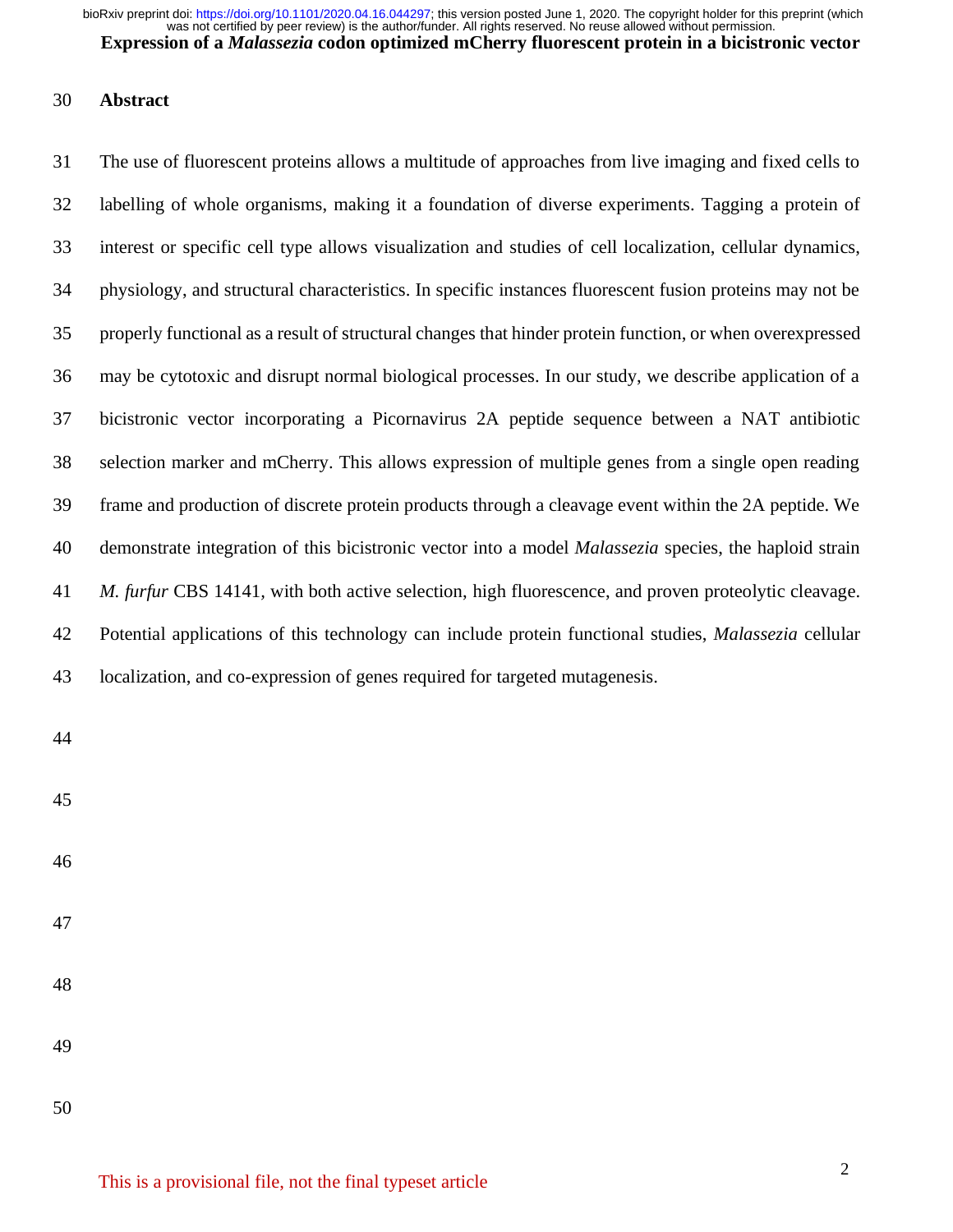#### **Introduction**

 *Malassezia*, comprising 18 currently recognized species, are a unique group of lipophilic basidiomycetes that evolved independently from related plant pathogen lineages (Xu et al. 2007), and represent a ubiquitous and dominant eukaryotic microbial community on human skin (Grice and Segre 2011; Findley et al. 2013; Grice and Dawson 2017). In adaption to life on mammalian skin, *Malassezia*  genomes have been reshaped to secrete an armory of proteases, lipases, and phospholipases, amongst other enzymes to support their growth. These skin-dwelling yeasts usually maintain a symbiotic relationship with their human host but can quickly shift into opportunistic pathogens, usually induced by environmental alterations such as breaches in skin barrier integrity, dysfunctional immune response, or age related changes that affect skin, such as aging, puberty, or menopause (Grice and Segre 2011). *Malassezia* are the causative agents of dandruff and seborrheic dermatitis, and are associated with myriad clinical conditions such as atopic dermatitis, pityriasis versicolor, and folliculitis (Gaitanis et al. 2012; Theelen et al. 2018). Beyond superficial cutaneous disorders, *Malassezia* are also responsible for catheter-associated infections and invasive septic fungemia (Barber et al. 1993; Gaitanis et al. 2012; Kaneko et al. 2012; Iatta et al. 2014). Recent reports illustrate pathogenic roles for *Malassezia* in Crohn's Disease and pancreatic ductal adenocarcinoma through an elevated inflammatory response linked to CARD-9 and the complement cascade (Limon et al. 2019; Aykut et al. 2019). Relatively little is known about the specific mechanisms of *Malassezia* pathogenesis, despite decades of investigation and their broad significance, meaning much remains to be explored about this important group of yeasts. Research efforts on *Malassezia* are gaining traction as more species are being identified in human gut microflora, animal skin, and even in Antarctic and marine environments, making them amongst the most ubiquitous of fungi (Amend 2014; Theelen et al. 2018). These new findings have rapidly increased interest, and are driving advances in diverse species identification, definition of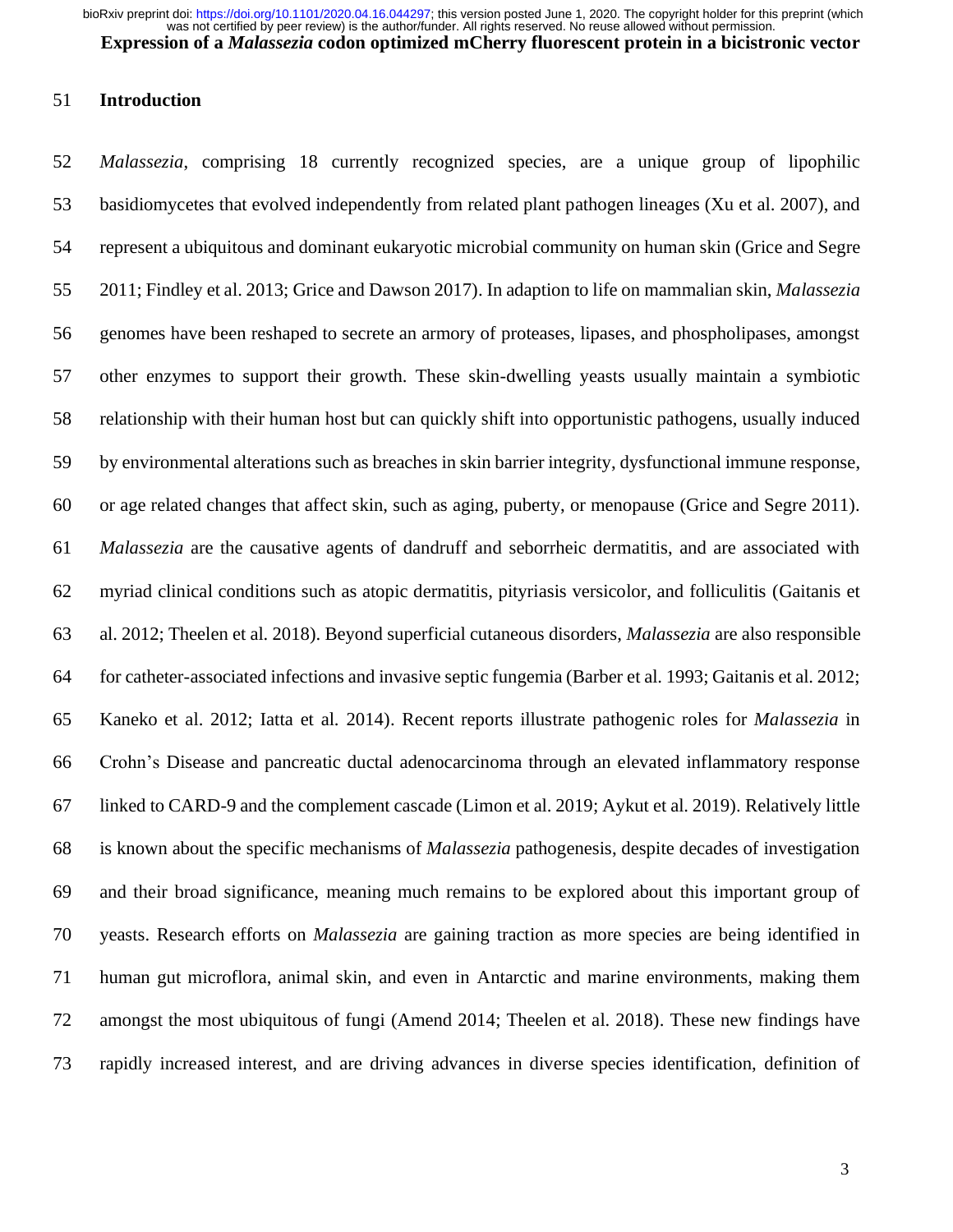axenic culture conditions, and development and application of tools to dissect *Malassezia* genomic complexity (Dawson 2019).

 *Malassezia* were widely accepted as highly recalcitrant to conventional transformation techniques including biolistic, electroporation, and lithium acetate methods. Recent developments in genetic modifications with the use of *Agrobacterium* have not only established gene transfer, but also provided tremendous headway in studies of previously uncharacterized *Malassezia* gene function (Ianiri et al. 2016; 2019; Sankaranarayanan et al. 2020). Earlier studies have also applied the use of fluorescence protein tagging (Celis et al. 2017; Sankaranarayanan et al. 2020). Additionally, the simultaneous co- expression of multiple genes and fluorescent proteins has applications ranging from monitoring gene expression (Rasala et al. 2012; Lewis et al. 2015), protein tagging, to live cell or whole organism labelling and imaging (Provost, Rhee, and Leach 2007; Kim et al. 2011; Ahier and Jarriault 2014), enabling this technique as a cornerstone in biomedical research.

 One of the most common approaches in collective gene expression exploits the incorporation of the 2A oligopeptide, first identified in viral genome of foot-and-mouth disease virus (F2A). Subsequently, other 2A sequences were discovered in porcine teschovirus-1 (P2A), equine rhinitis A (E2A), and *Thosea asigna* virus (F2A). 2A peptides are usually between 18-22 residues and reports have suggested 2A sequences encode a single open reading frame (ORF), and impedes the formation of a peptide bond between glycine and proline residues, allowing the generation of discrete protein products (Trichas, Begbie, and Srinivas 2008; Lewis et al. 2015). The use of 2A sequence overcomes the need of bidirectional or multiple promoters and skips use of numerous co-transfection plasmids, offering greater efficiency and simplicity in construct designs and transformation.

 In this report, we demonstrated use of a bicistronic expression system to simultaneously produce active fluorescent mCherry and dominant nourseothricin resistance (NAT) non-fusion proteins, delivered via

# This is a provisional file, not the final typeset article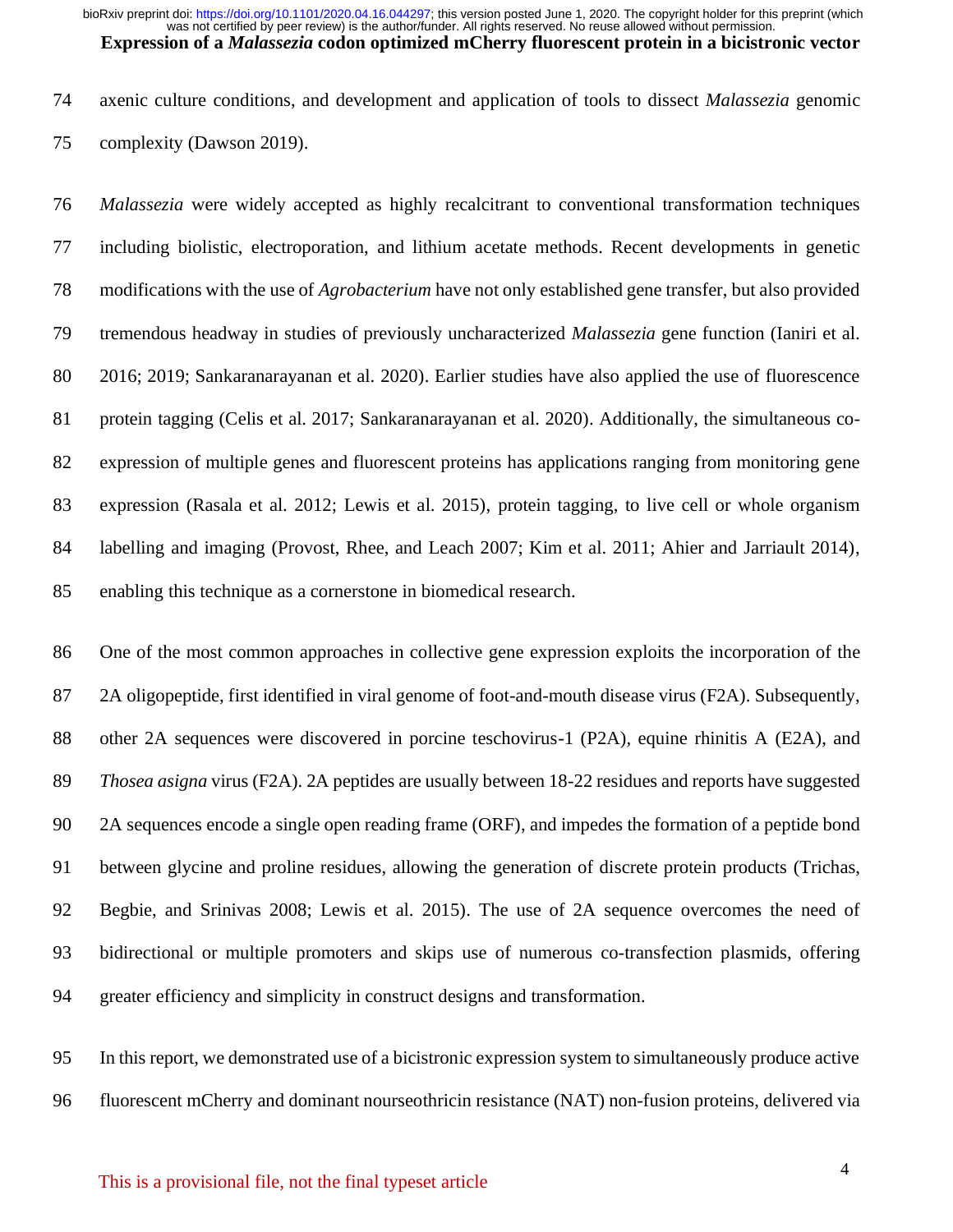*Agrobacterium tumefaciens*-mediated transformation (ATMT) in *Malassezia furfur*. This is achieved through incorporating viral P2A sequence between gene ORFs, with mCherry upstream of NAT, designed to ensure expression of mCherry if NAT protein is expressed. *Agrobacterium* Transfer DNA (T-DNA) expression vector was designed and constructed with unique restriction enzyme sites to allow straightforward modification to any of the genetic elements to support broad experimental use and complement alternative experimental needs.

# **Results**

 **Random Insertional Mutagenesis in** *M. furfur***.** The expression vector was first constructed in *E. coli* pUC57 cloning vector by insertion between the actin *ACT1* promoter and terminator of *Malassezia sympodialis* ATCC 42132, a codon optimized mCherry gene and a P2A viral sequence (Supplementary Table 1 and Supplementary Figure 1) followed by the *NAT* selection marker gene, forming a single ORF. The expression cassette was digested from purified pUC57 and cloned into an *Agrobacterium* tumor-inducing (Ti) backbone binary vector, generating the resulting plasmid, pJG201702 (Figure 1). The bicistronic expression plasmid pJG201702 was verified by PCR and Sanger sequencing (data not shown) prior to electroporation into competent *Agrobacterium tumefaciens*.

 Transformations were carried out as previously described (Ianiri et al. 2016; Celis et al. 2017), and randomly selected NAT-resistant colonies were analyzed by PCR to detect the presence of *NAT* and mCherry ORFs. Predicted amplicons of 576 bp and 708 bp for *NAT* and mCherry respectively, were observed in 4 out of 23 transformants but absent in wild type (Figure 2A). The recovery of 17 false positive NAT-resistant colonies are likely to be attributed to spontaneous mutations and this chemically induced resistance to NAT was also observed in previous work (Ianiri et al. 2016). The 4 mCherry- and NAT-positive transformants and wild type were serially diluted in PBS and spotted on mDixon and selective medium-supplemented with NAT. Wild type CBS14141 was not able to proliferate in the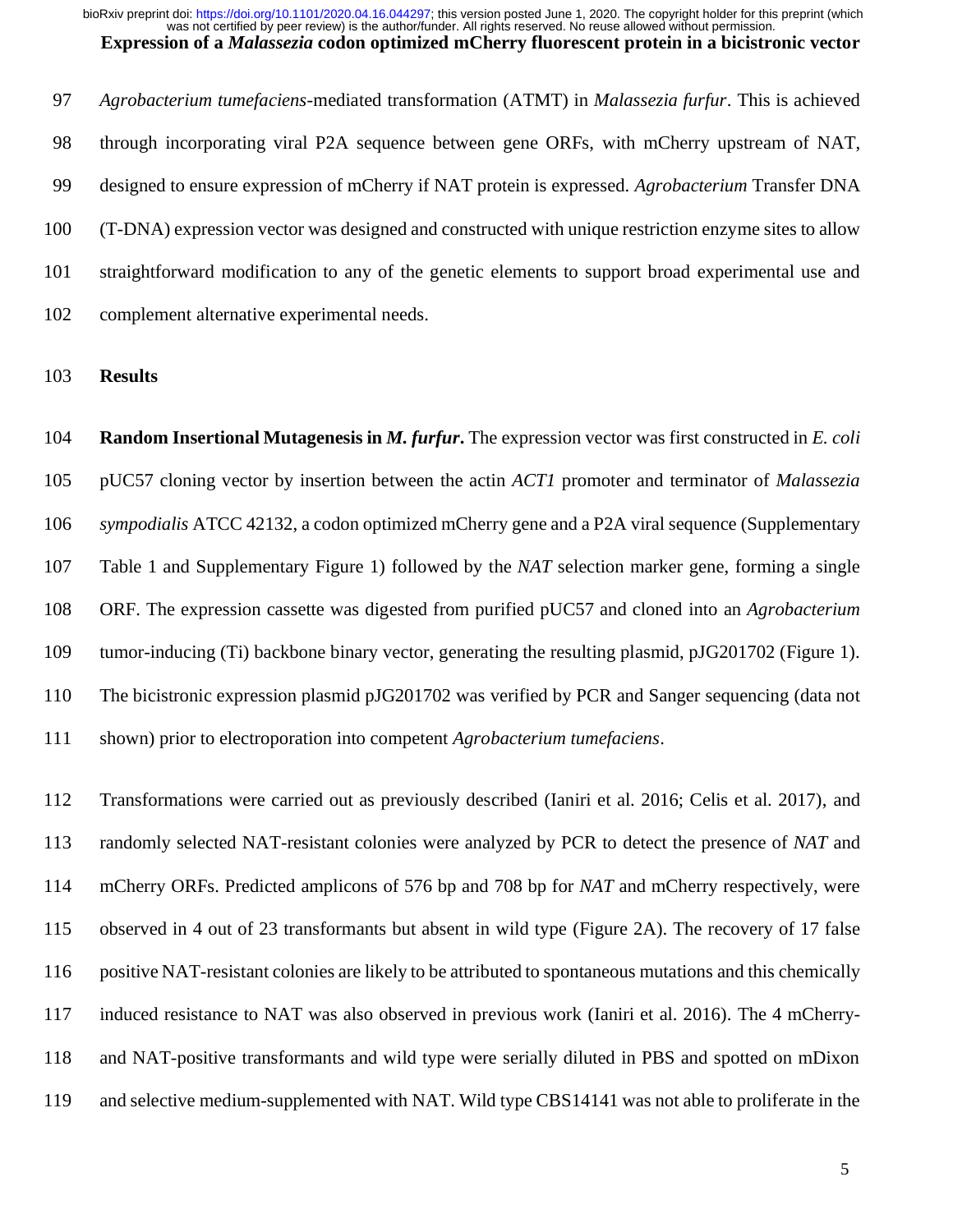presence of NAT while engineered *M. furfur* strains displayed growth similar to wild type on mDixon (Figure 2B). These results suggest in the selected transformants, the *NAT* resistance gene was incorporated into the genome, expressed, and translated into a functional protein without affecting fitness.

 **P2A cleavage efficiency**. To determine whether P2A peptide allows proper and efficient cleavage and release of the mCherry and NAT proteins, total protein lysates were prepared and analyzed from wild type and transformants. Immunoblot analysis using a red fluorescent protein antibody (RFP, mCherry) revealed the expected single band of 29 kDa with no observable band detected in wild type lysate (Figure 2C).

 *In vivo* **fluorescence assessment**. *M. furfur* CBS 14141 wild type and three selected genetically engineered strains, mf::mc-12, -25, and -27 were fluorescently imaged. Live cell imaging revealed transformants exhibit a higher fluorescence signal compared to wild type (Figure 3A). Wild type displayed classical autofluorescence observed in *Malassezia* species that localizes mainly in the yeast cell wall, while all selected transformants displayed a strong mCherry cytoplasmic signal, with mf::mc- 27 demonstrating the strongest fluorescence. In an effort to reduce the autofluorescence background, mf::mc-27 and wildtype were cultured in liquid media and cells were collected at mid-log phase to avoid the accumulation of fluorescent metabolites, dead or stationary cells. Further, cells were washed in PBS to remove residual culture media before imaging but detectable autofluorescence was still observed in wildtype. Regardless, mf::mc-27 transformant demonstrated higher fluorescence, an indicator that the mCherry protein was expressed and functional (Figure 3B).

 **Location of the inserted genetic cassette.** Transformant mf::mc-27 was subjected to Illumina sequencing (Novogene) to determine the site of the T-DNA insertion. Sequenced DNA fragments were mapped to *M. furfur* CBS 14141 reference genome assembly (Sankaranarayanan et al. 2020) and

# This is a provisional file, not the final typeset article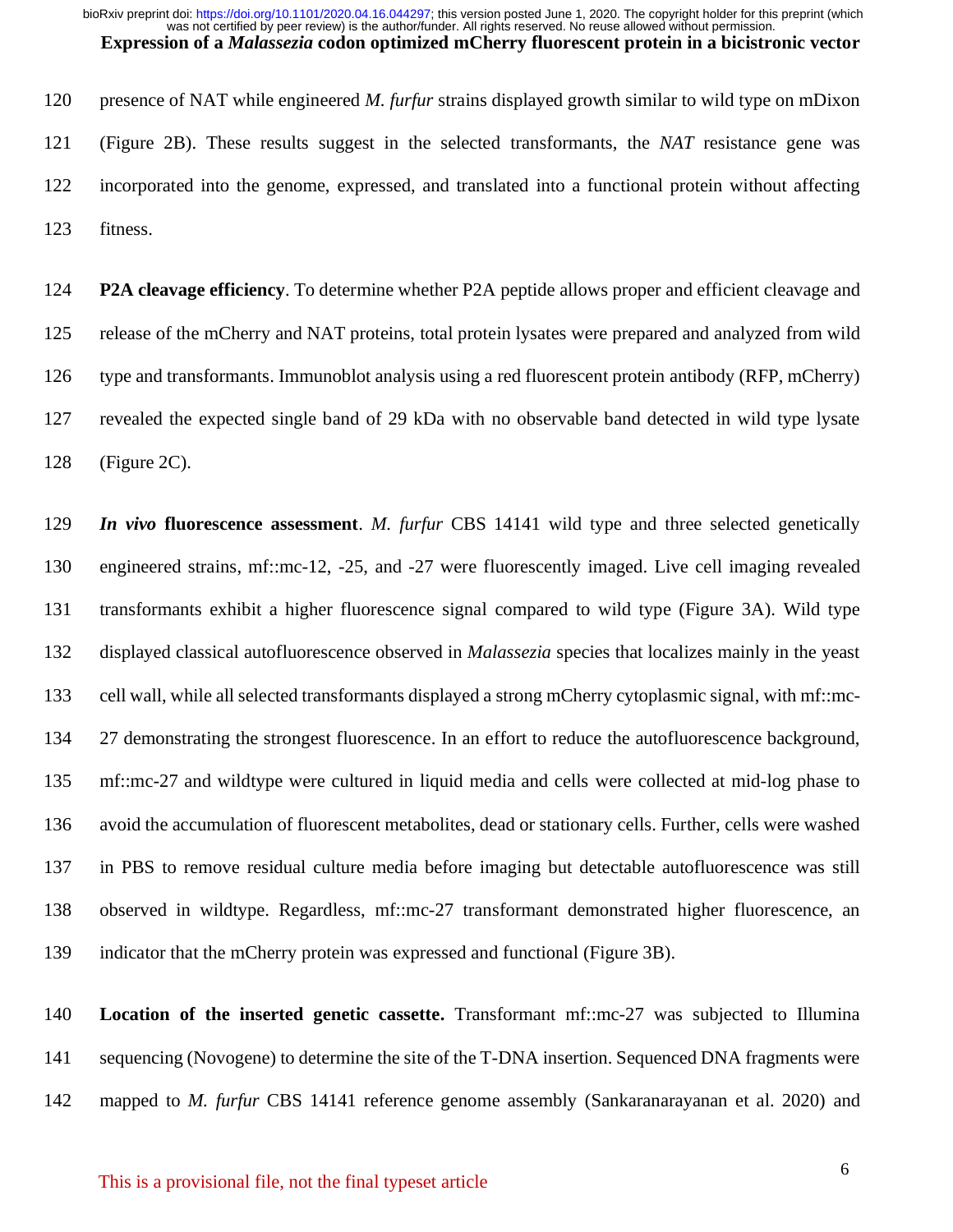RNAseq data (TLD lab, unpublished data). Bioinformatic analysis located the insertion of the exogenous DNA cassette in an intergenic region on chromosome 2 (Figure 4). Sanger sequencing of T-DNA through to upstream chromosomal DNA confirmed the presence of a complete ORF of a putative CDC25-related phosphatase gene. PCR amplifications of the downstream chromosomal DNA from the insertional point were unsuccessful. However, Illumina sequencing reads were able to detect both intact transformation DNA cassette and predicted ORF of the adjoining adiponectin receptor.

# **Discussion**

 *Malassezia* are indispensable members of a healthy human skin microbiome, found on almost all warm-blooded animals, and can even be traced in a marine ecosystem (Amend 2014; Theelen et al. 2018). This diverse group of lipophilic yeasts is often implicated in various cutaneous diseases and recent studies have identified *Malassezia* as playing pivotal roles in the progression of Crohn's Disease and exocrine pancreatic cancer (Ashbee and Evans 2002; Limon et al. 2019; Aykut et al. 2019). Yet much of the specific mechanisms and disease pathogenesis remain elusive due to the lack of capability to perform gene studies, hampering the advance of research developments. Today, two research groups have demonstrated the use of a soil bacterium, *Agrobacterium tumefaciens* to genetically modify *Malassezia*, paving a new avenue to investigate functional genomics (Ianiri et al. 2016; Celis et al. 2017). In this study, we leveraged the application of *Agrobacterium-*mediated transformation to introduce a bicistronic expression vector to co-express red fluorescence protein, mCherry, and NAT resistance marker in *Malassezia furfur.*

 The usage of inter-kingdom *Agrobacterium*-mediated transformation in delivering exogenous DNA is a convenient and versatile tool applied in diverse engineered eukaryotic species. This pathogenic bacterium effectively housebreaks into the host genome and influences host cellular processes to its benefit. It also provides an inexpensive and flexible approach in designing and utilizing expression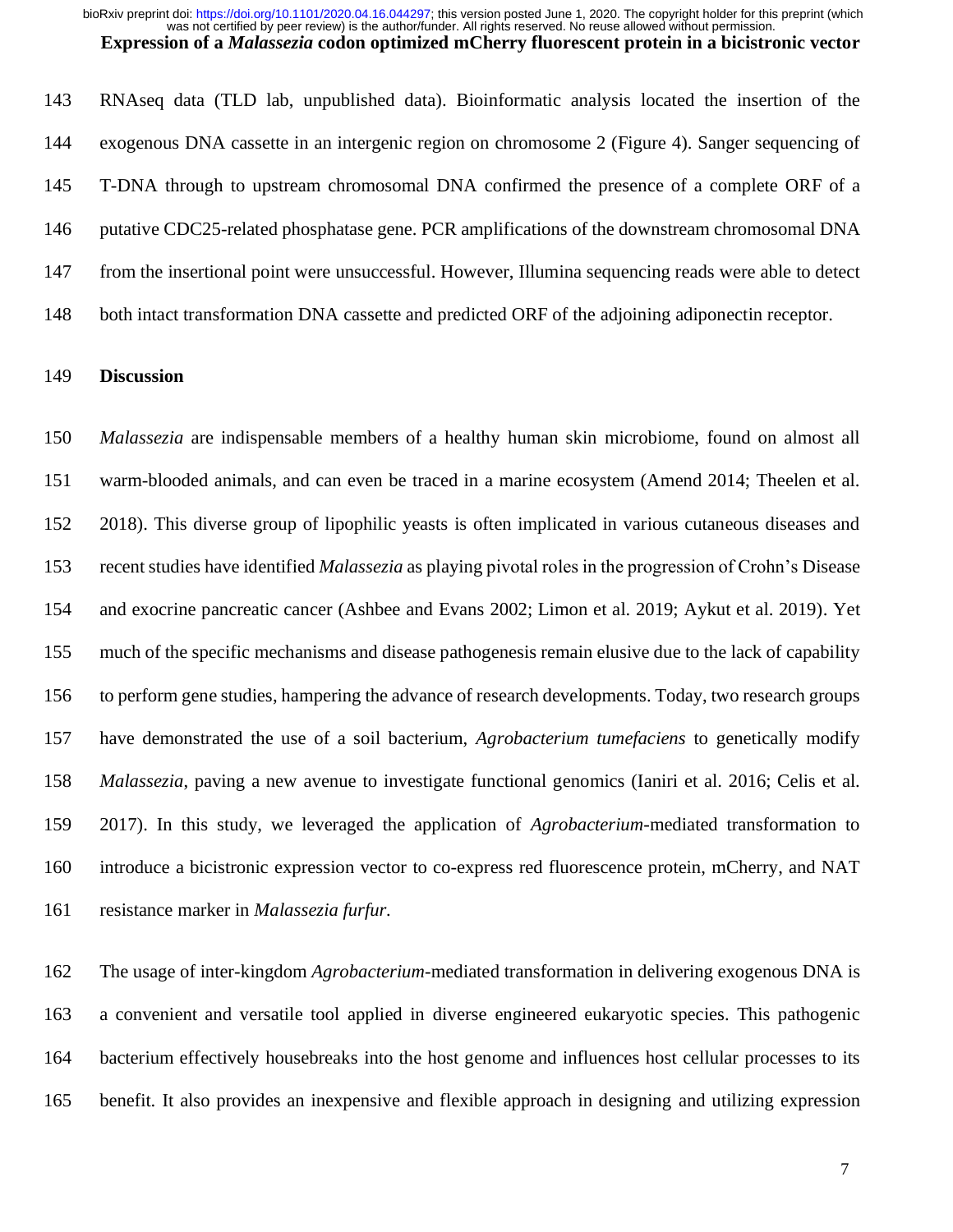vectors. ATMT approach also has its set of limitations including the unpredictable efficiency of transgene expression due to position effects, leading to varying transgenes expression levels among the same pool of transformants. In our study, *Agrobacterium tumefaciens* Transfer DNA (T-DNA) does not contain homologous DNA sequences to *Malassezia furfur* genome, in a deliberate attempt to assess random integration and gene disruption.

 The construction of the bicistronic vector, pJG201702 included the use of actin encoding promoter and terminator to regulate the expression of mCherry and NAT proteins. The arrangement of the transcribed proteins was specifically designed to direct the obligatory expression of mCherry when NAT protein is simultaneously expressed. It was engineered to avoid the possibility of selective gene expression as *Malassezia* acquired the potential to undergo genomic rearrangements, excising non-essential genes in maintaining a condensed genome (Xu et al. 2007; Sankaranarayanan et al. 2020).

 Generation of non-fusion proteins was facilitated through the insertion of P2A viral sequence between mCherry and NAT. Ribosomal skipping of the peptide bond formation between glycine and proline residues within P2A sequence results in a pseudo-cleavage event to take place, separating the two protein products (Kim et al. 2011; Szymczak-Workman, Vignali, and Vignali 2012; Liu et al. 2017). In pJG201702, each genetic component is flanked by restriction enzyme sites, designed for the ease of future modification including the development of multi-cistronic vectors through incorporating multiple 2A sequences to generate varied gene products. Additionally, the mCherry and P2A sequences were codon optimized to improve protein expression in *Malassezia*.

 To assess the functionality of P2A sequence in the generation of discrete mCherry and NAT protein products, a monoclonal antibody specific for red fluorescent protein was probed against whole cell lysates extracted from wild type and transformants. We detected the predicted protein band at 29 kDa in all transformants. The pseudo autolytic-cleavage occurs near the end of P2A sequence resulting in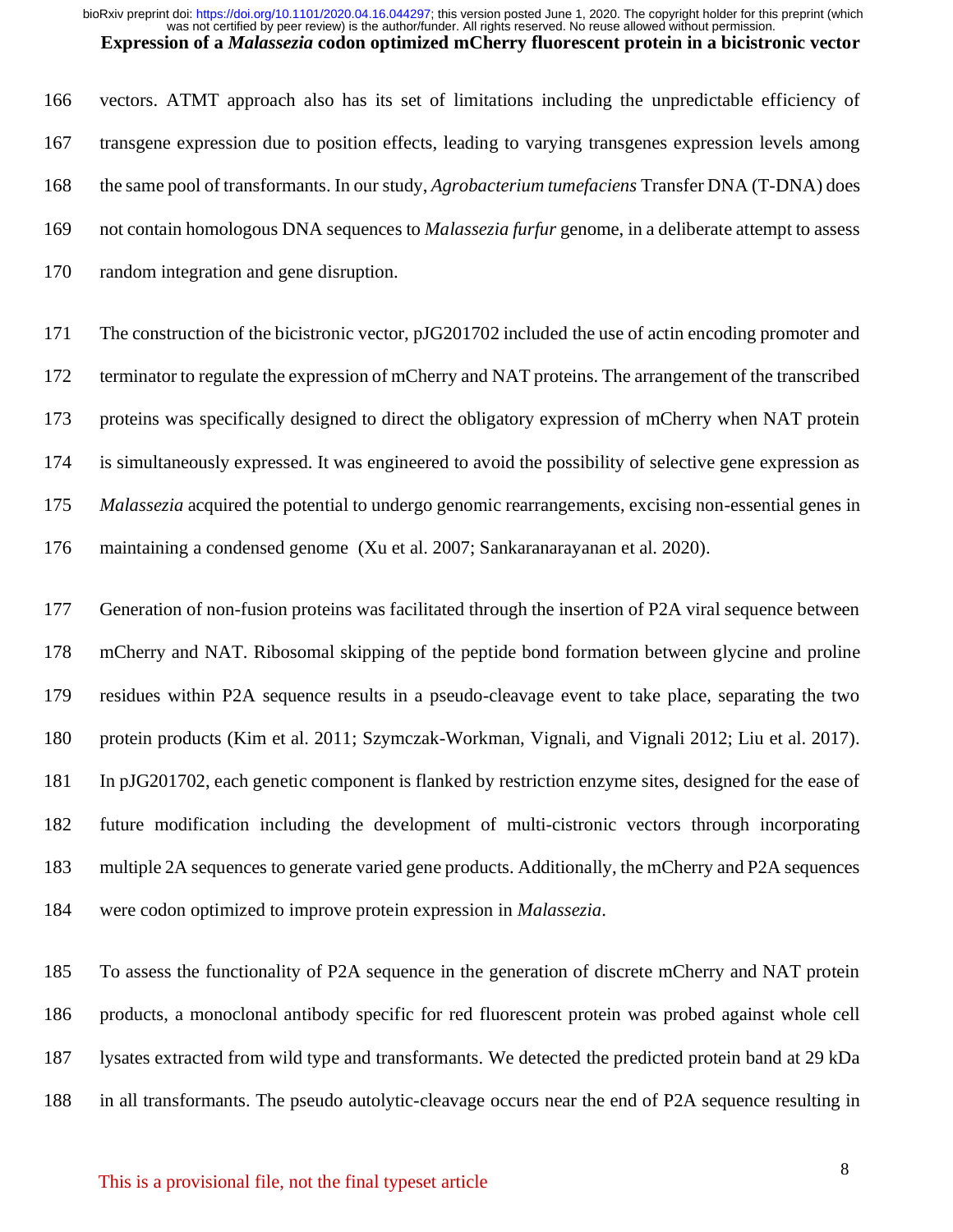was not certified by peer review) is the author/funder. All rights reserved. No reuse allowed without permission. bioRxiv preprint doi: [https://doi.org/10.1101/2020.04.16.044297;](https://doi.org/10.1101/2020.04.16.044297) this version posted June 1, 2020. The copyright holder for this preprint (which

**Expression of a** *Malassezia* **codon optimized mCherry fluorescent protein in a bicistronic vector**

 the retention of a 2A tag (21 amino acid residues) at the end of mCherry C-terminus, explaining the significant shift of the cleaved mCherry protein from its native weight of 26.7 kDa. This suggests adequate self-cleaving efficiency with the inclusion of a Gly-Ser-Gly (GSG) linker in P2A residues which promotes cleavage efficiency (Wang et al. 2015; Kim et al. 2011). Correct functionality of the generated vector was demonstrated by strong mCherry expression of NAT resistant transformants compared to wild type, which displayed autofluorescence background probably due to the presence of lipids within the growth media (Croce and Bottiroli 2014) and the production of naturally occurring

intracellular metabolites (Mayser et al. 2002; Maslanka, Kwolek-Mirek, and Zadrag-Tecza 2018).

 We sequenced the genome of one fluorescent transformant and confirmed correct T-DNA integration 198 in *M. furfur* genome. The T-DNA was inserted between two genes, the gene upstream of T-DNA encodes a putative CDC25-related phosphatase, an yeast ortholog of a Ras guanyl-nucleotide exchange factor. This gene is thought to be involved in Ras protein signal transduction and cell cycle regulation, traversing the start control point of the mitotic cell cycle (Chen et al. 2000). Downstream of the T- DNA insertion encodes for an adiponectin receptor gene that is predicted to be associated with zinc ion homeostasis (Lyons et al. 2004). Based on the orientation of the genes, it is likely that the T-DNA integrated in the terminator region of CDC25-related phosphatase and the promoter region of the predicted adjoining adiponectin-encoding gene. Intergenic insertions of T-DNA are very common and represent a disadvantage of ATMT in fungi, and they are probably due to a preference for the T-DNA to insert in low-transcribed regions (Michielse et al. 2005; Idnurm et al. 2017). Intergenic insertions were also reported in two previous studies in *Malassezia*, suggesting that additional mechanisms that favor insertion in a ORF-free regions may exist (Ianiri et al. 2016; 2019); this is surprising if we consider that *Malassezia* genomes are consistently small and compact (Wu et al. 2015). This intergenic insertion may explain the lack of phenotypic abnormalities or variations in fitness in mc::mf-17 transformant. Intergenic insertions can also be turned into an advantage by using a conditional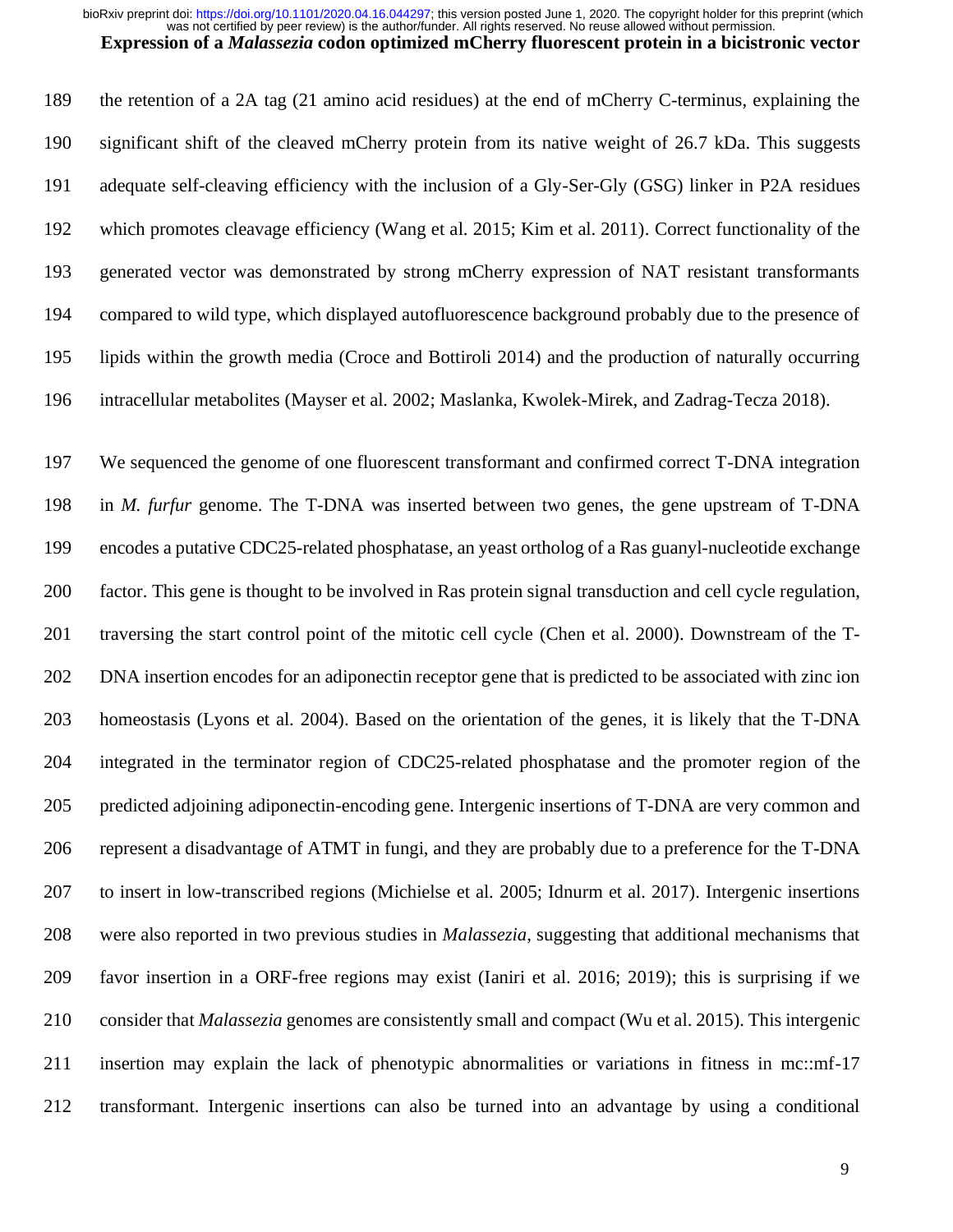promoter that drives the expression of the gene downstream the T-DNA insertion (Kilaru et al. 2015; Ianiri, Boyce, and Idnurm 2017). Another advantage could be the use of non-protein coding region as a safe haven for future genetic engineering in *Malassezia*, especially useful for the reintroduction of genes as complementation without compromising cell viability or disruption of neighboring genes as reported in *C. neoformans* (Arras et al. 2015; Upadhya et al. 2017).

 We demonstrated the effective use of a bicistronic vector in *Malassezia*, to generate a codon optimized RFP in a NAT-resistant strain. The application of a bicistronic system can potentially be expanded to a multi-cistronic construct with the aid of multiple cloning sites, to include the expression of assorted genes according to the users' preference. Most of current research models in understanding skin health include the use of transgenic mice expressing green fluorescence protein (GFP), mammalian cell culture, reconstructed skin epidermis (RHE) or even *ex-vivo* skin models, which can be complemented with these fluorescently labeled *Malassezia*. In addition, the competence to fluorescently label yeast cells, overexpression of genes, and targeted gene replacement can be applied to deepen our understanding of *Malassezia* gene functions and host-microbes interactions.

# **Methods**

 **Strains and culture conditions**. Haploid strain *M. furfur* CBS 14141 was obtained from Westerdijk Fungal Biodiversity Institute. Cells were cultured at 32°C, with mDixon medium (36 g/L malt extract, 20 g/L desiccated oxbile, 6 g/L peptone, 2 ml/L glycerol, 2 ml/L oleic acid, 10 ml/L Tween 40, pH 6). Genetically transformed cells were maintained on mDixon supplemented with 100 µg/ml nourseothricin sulfate (NAT).

 **Plasmid and constructs.** pJG201701 was first constructed with *M. sympodialis* ATCC 42132 actin promoter and terminator sequences, encoding for codon-optimized fluorescent mCherry and porcine teschovirus-1 2A (P2A) sequences (as detailed in Supplementary Table 1), followed by NAT antibiotic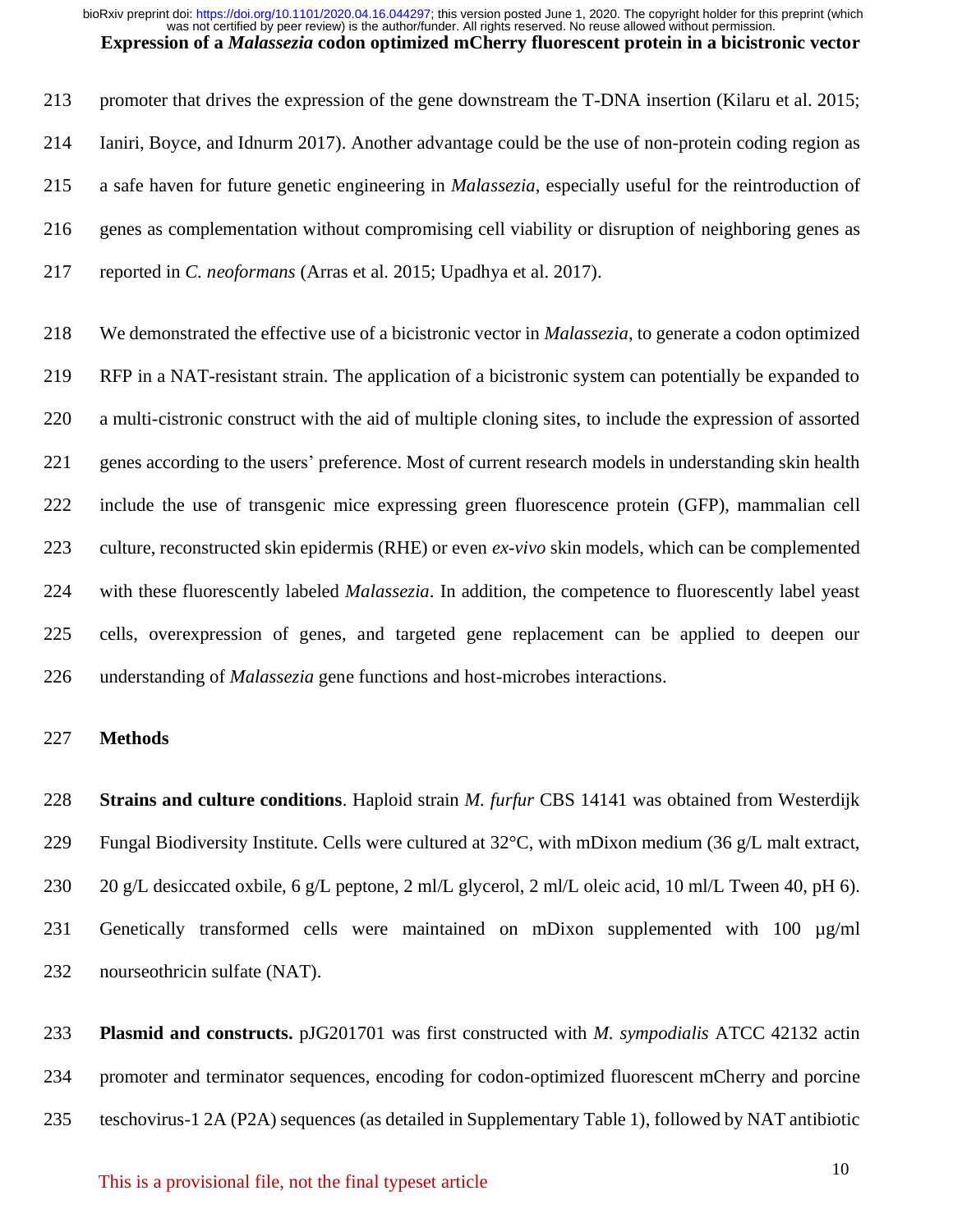was not certified by peer review) is the author/funder. All rights reserved. No reuse allowed without permission. bioRxiv preprint doi: [https://doi.org/10.1101/2020.04.16.044297;](https://doi.org/10.1101/2020.04.16.044297) this version posted June 1, 2020. The copyright holder for this preprint (which

**Expression of a** *Malassezia* **codon optimized mCherry fluorescent protein in a bicistronic vector** resistance marker (GenScript) in pUC57 cloning vector. To enable the translation of both proteins, the

 stop codon of mCherry was removed and retaining a single stop codon in the second protein, NAT. Both actin regulatory and NAT sequences were taken from pAIM2 (Ianiri et al. 2016). Each genetic elements are adjoined with restriction cut sites to allow efficient modification of the construct. pJG201701 was digested with EcoRI and KpnI, and gene fragments were cloned in pPZP201-BK (Covert et al. 2001), which contains *Agrobacterium tumefaciens* backbone vector using T4 DNA ligase (New England Biolabs). Resultant plasmid, pJG201702 was transferred to *A. tumefaciens* EHA105 strain via electroporation and verified by digestion pattern and PCR.

 *A. tumefaciens***-mediated transformation.** Transformation of *M. furfur* were performed using previously established protocol (Celis et al. 2017; Ianiri et al. 2016). *A. tumefaciens* harboring pJG201702 was grown overnight in Luria-Bertani medium supplemented with 50 µg/ml kanamycin at 247 30°C and 250 rpm in a shaking incubator. Aliquot of cells were used as inoculum, resuspended in 248 induction medium (IM) containing 100 uM acetosyringone (Sigma) and cultured for additional 6 hours to OD<sup>600</sup> of 1. *M. furfur* CBS 14141 cells were collected at mid-log phase and used at OD<sup>600</sup> of 1. Proportional volumes of bacterial and yeast cells were mixed and filtered through 0.45 µm mixed 251 cellulose membrane (Merck, Millipore) before transferring onto IM agar supplemented with 200  $\mu$ M acetosyringone. Co-culture plates were incubated at 25°C for 5 days, after which cells were washed in 253 20 mL sterile PBS and plated on selection medium – mDixon agar containing 100  $\mu$ g/ml NAT to select for transformants, and 200 µg/ml cefotaxime with 10 µg/ml tetracycline to halt the growth of *A. tumefaciens*.

 **Molecular analysis**. Genomic DNA of wild-type and engineered strains of *M. furfur* CBS 14141 were isolated with MasterPure yeast DNA kit (Epicentre) as per manufacturer's protocol with additional step of homogenizing at 6 m/s for 50 sec (MP Biomedicals). PCR amplification of mCherry and NAT genes with mCherry-forward (5'-ATGGTGTCGAAGGGCGAG-3') and mCherry-reverse (5'-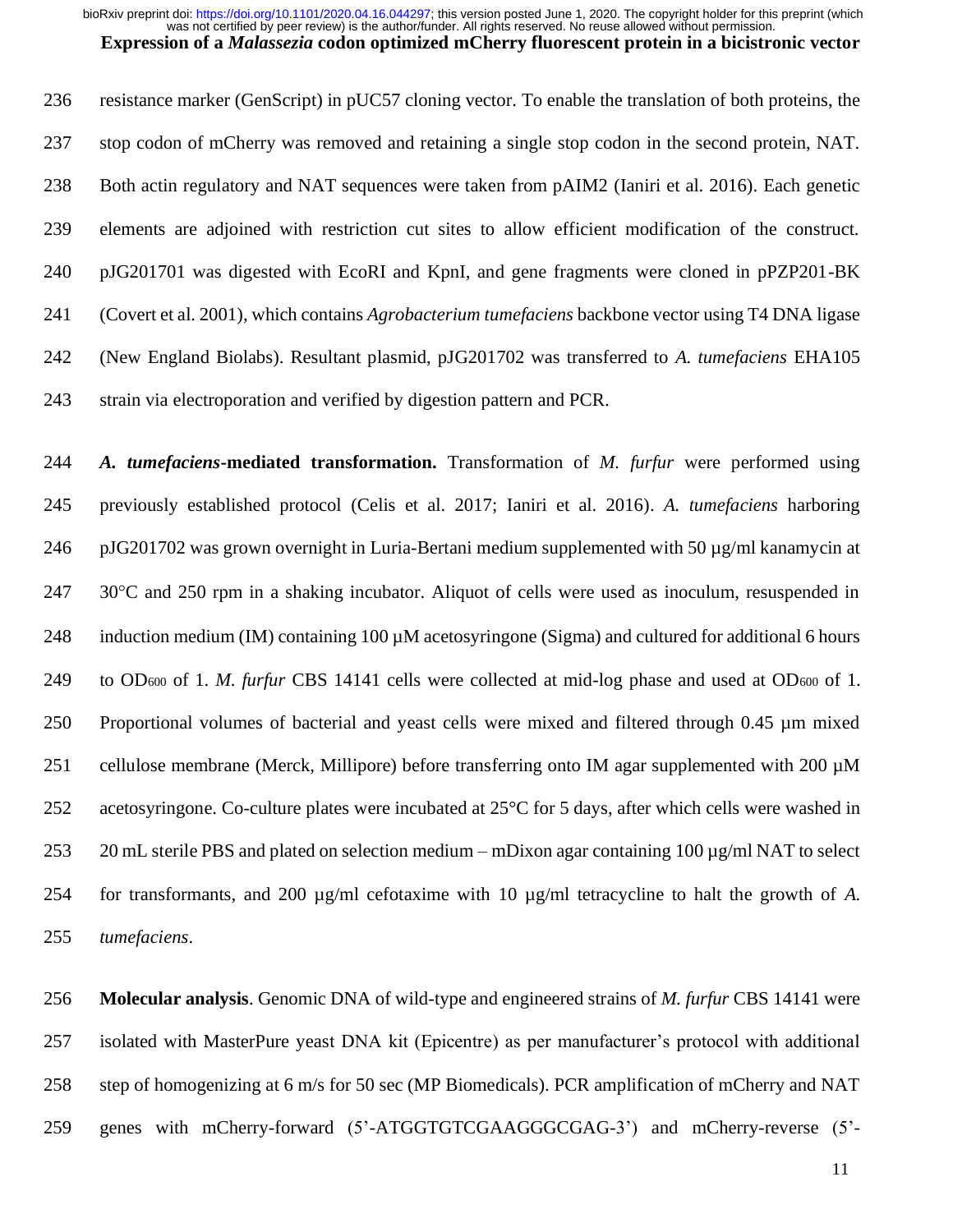260 CTTGTAGAGCTCGTCCATGC-3'), and NAT-F (5'-ATGGCGGCCGCCACTCTTGAC-3') and NAT-R (5'-TTATGGACAAGGCATACTCATATAAAG-3') primers respectively to screen for positively transformed *Malassezia*.

 **Total protein extraction and immunoblot**. Washed transformant and wild type yeast cells were collected by centrifugation and resuspended in lysis buffer (50mM Tris-HCl, pH 7.5) with added protease inhibitor cocktail (Nacalai tesque). Cells were mechanically lysed with mixture of ceramic and glass beads (Lysing Matrix E, MP Biomedicals) for 50 seconds and repeated twice to achieve complete cell breakage. Cell debris were separated by centrifugation at 12,000 rpm at 4°C for 5 min and supernatants were transferred to new tubes for repeated centrifugations. Prepared protein samples were separated using 4-20% Tris-glycine SDS-PAGE gradient gel and blotted to PVDF membrane. The blot was blocked in Intercept PBS blocking buffer (Li-cor) and subsequently incubated with RFP monoclonal antibody (ThermoFisher, MA5-15257) and probed with fluorescent anti-mouse secondary antibody. Protein bands were visualized with Odyssey CLx digital imaging system (Li-cor).

 **Genome sequencing**. Mf::mc-27 isolate was selected for whole genome analysis and nucleic acid was extracted using method described previously. Whole genome sequencing was performed with Illumina Novoseq 6000 at 100x coverage, from 150 bp short insert paired-end reads (NovogeneAIT). CDS prediction using Augustus gene prediction tool identified putative CDC25 Phosphatase and Adiponectin Protein Receptor proteins (Supplementary Table 2).

 **Fluorescence microscopy.** Live cell imaging was obtained on inverted wide-field microscope (Olympus IX-83). Fluorescence and differential interference contrast (DIC) images were achieved with 60x 1.2 oil objective (plan-Apochromat). Exposure time was kept at 700 ms, and cells were held at 37 °C with applied CO2 incubator chamber during image acquisition. Images were processed and analyzed with FIJI (ImageJ).

# This is a provisional file, not the final typeset article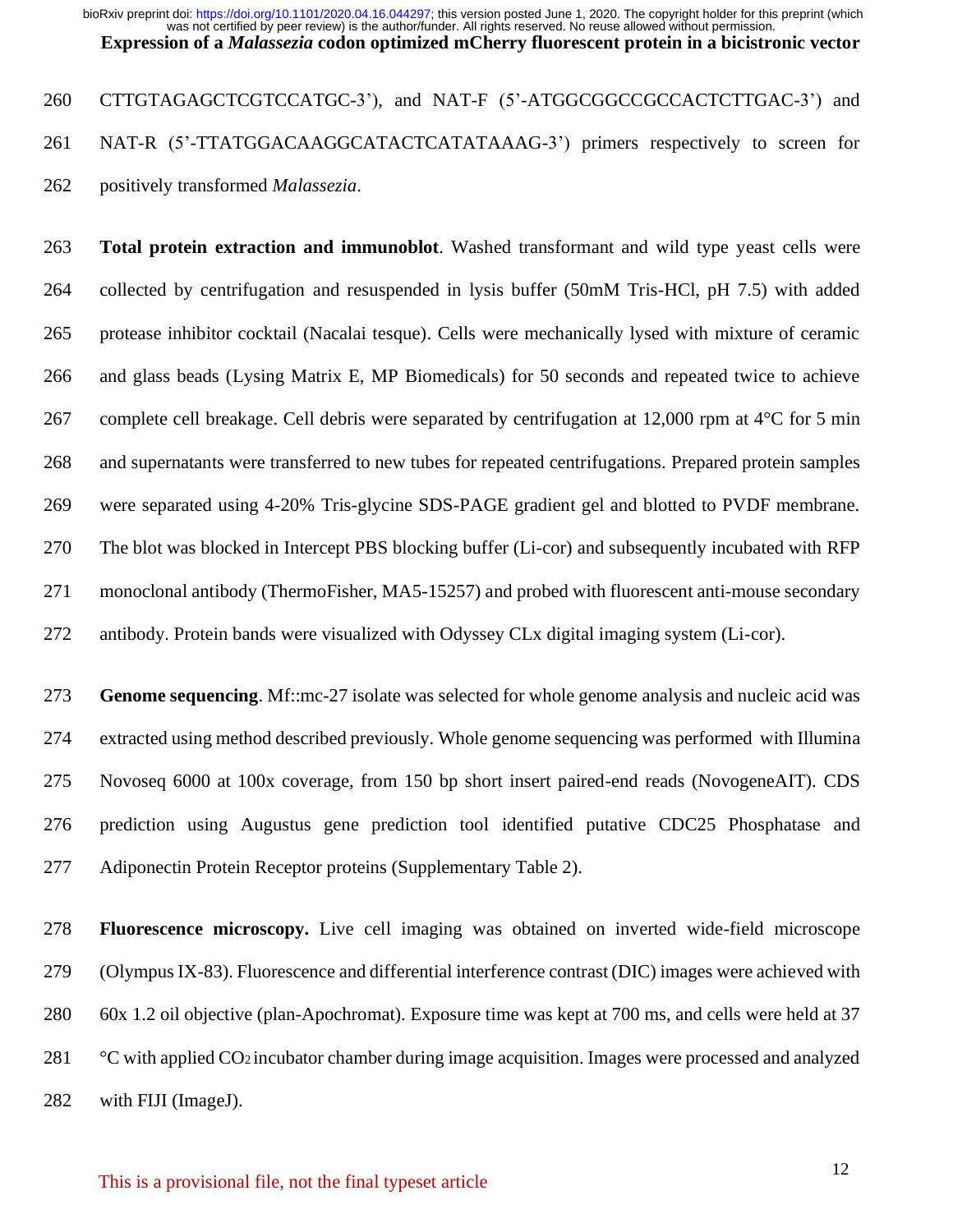#### **Acknowledgements**

- This study was supported by Agency for Science, Technology and Research IAF-PP (HBMS) grant
- Asian Skin Microbiome Project H18/01a0/016 (to TLD). Work in the Heitman lab was supported by
- NIH/NIAID R37 grant AI39115-22 and NIH/NIAID R01 grant AI50113-15. Prof Joseph Heitman is
- the co-director and fellow of the CIFAR program Fungal Kingdom: Threats & Opportunities. We
- would like to thank Dr Andrea Camattarifor providing the *Malassezia sympodialis* codon usage table,
- Dr Teun Boekhout at the Westerdijk Fungal Biodiversity Institute for providing the *Malassezia* strains,
- and Dr Simon L.I.J. Denil for his help with bioinformatic analysis.

# **Author Contributions Statement**

- JPZG, GI, JH and TLD designed the experiments. JPZG performed the experiments and data
- analysis. JPZG and TLD wrote the manuscript.

# **Conflict of interest statement**

- The authors declare that the research was conducted in the absence of any commercial or financial
- relationships that could be construed as a potential conflict of interest.

# **References**

- Ahier, Arnaud, and Sophie Jarriault. 2014. "Simultaneous Expression of Multiple Proteins Under a Single Promoter in *Caenorhabditis Elegans* via a Versatile 2A-Based Toolkit." *Genetics* 196 (3): 605–13. https://doi.org/10.1534/genetics.113.160846.
- Amend, Anthony. 2014. "From Dandruff to Deep-Sea Vents: Malassezia-like Fungi Are Ecologically Hyper-Diverse." *PLOS Pathogens* 10 (8): e1004277. https://doi.org/10.1371/journal.ppat.1004277.
- Arras, Samantha D. M., Jessica L. Chitty, Kirsten L. Blake, Benjamin L. Schulz, and James A. Fraser. 2015. "A Genomic Safe Haven for Mutant Complementation in Cryptococcus
- Neoformans." Edited by Kirsten Nielsen. *PLOS ONE* 10 (4): e0122916.
- https://doi.org/10.1371/journal.pone.0122916.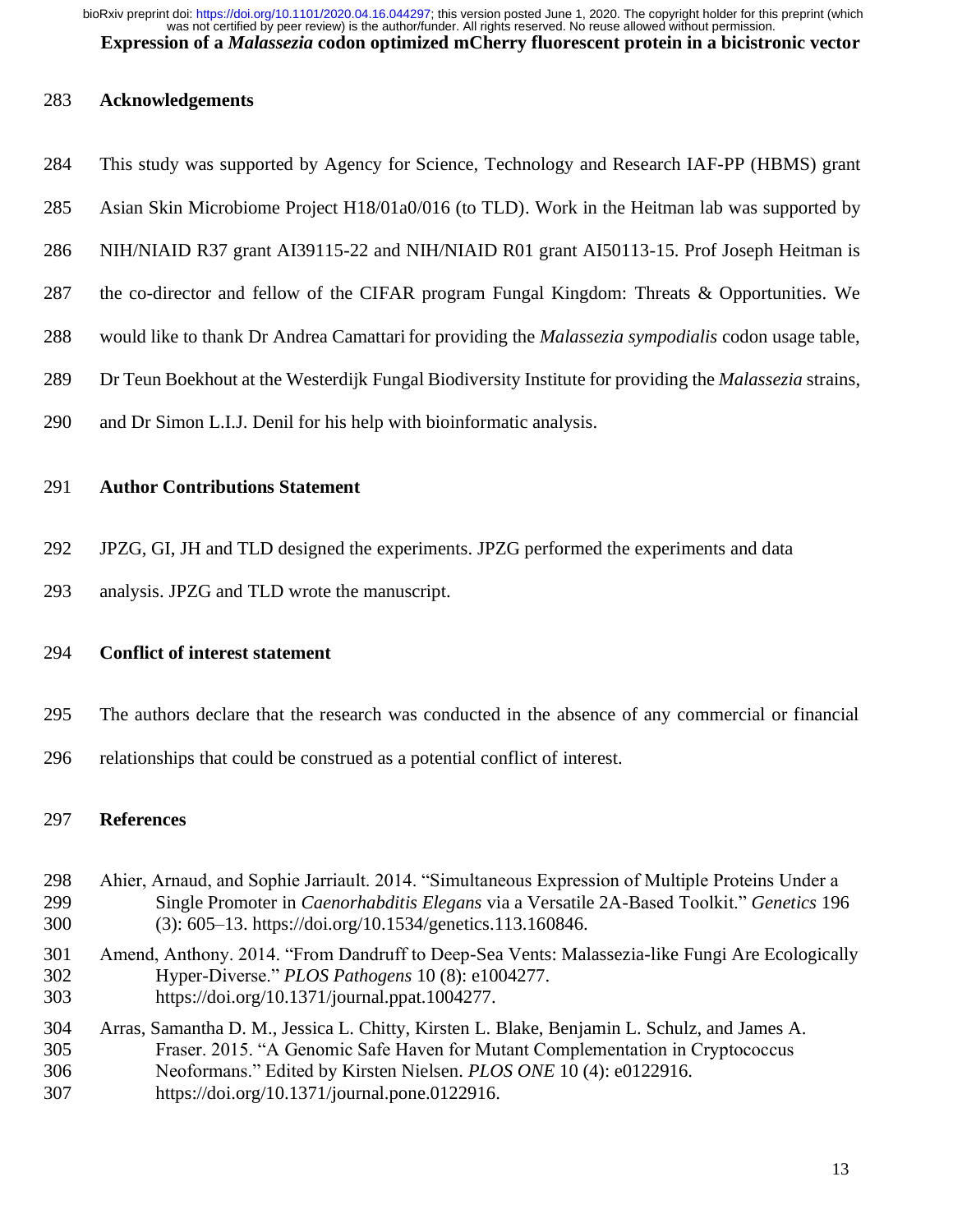Ashbee, H. R., and E. G. V. Evans. 2002. "Immunology of Diseases Associated with Malassezia Species." *Clinical Microbiology Reviews* 15 (1): 21–57. https://doi.org/10.1128/CMR.15.1.21-57.2002. Aykut, Berk, Smruti Pushalkar, Ruonan Chen, Qianhao Li, Raquel Abengozar, Jacqueline I. Kim, Sorin A. Shadaloey, et al. 2019. "The Fungal Mycobiome Promotes Pancreatic Oncogenesis via Activation of MBL." *Nature* 574 (7777): 264–67. https://doi.org/10.1038/s41586-019- 1608-2. Barber, Gerard R., Arthur E. Brown, Timothy E. Kiehn, Fitzroy F. Edwards, and Donald Armstrong. 1993. "Catheter-Related Malassezia Furfur Fungemia in Immunocompromised Patients." *The American Journal of Medicine* 95 (4): 365–70. https://doi.org/10.1016/0002-9343(93)90304- 8. Celis, A.M., A.M. Vos, S. Triana, C.A. Medina, N. Escobar, S. Restrepo, H.A.B. Wösten, and H. de Cock. 2017. "Highly Efficient Transformation System for Malassezia Furfur and Malassezia Pachydermatis Using Agrobacterium Tumefaciens-Mediated Transformation." *Journal of Microbiological Methods* 134 (March): 1–6. https://doi.org/10.1016/j.mimet.2017.01.001. Chen, R A, T Michaeli, L Van Aelst, and R Ballester. 2000. "A Role for the Noncatalytic N Terminus in the Function of Cdc25, a Saccharomyces Cerevisiae Ras-Guanine Nucleotide Exchange Factor." *Genetics* 154 (4): 1473–84. Covert, Sarah F., Pratibha Kapoor, Mei-ho Lee, Angela Briley, and C. Joseph Nairn. 2001. "Agrobacterium Tumefaciens-Mediated Transformation of Fusarium Circinatum." *Mycological Research* 105 (3): 259–64. https://doi.org/10.1017/S0953756201003872. Croce, A.C., and G. Bottiroli. 2014. "Autofluorescence Spectroscopy and Imaging: A Tool for Biomedical Research and Diagnosis." *European Journal of Histochemistry : EJH* 58 (4). https://doi.org/10.4081/ejh.2014.2461. Dawson, Thomas L. 2019. "Malassezia: The Forbidden Kingdom Opens." *Cell Host & Microbe* 25 (3): 345–47. https://doi.org/10.1016/j.chom.2019.02.010. Findley, Keisha, Joy Yang, Sean Conlan, Clayton Deming, Jennifer A. Meyer, Deborah Schoenfeld, Effie Nomicos, Morgan Park, Heidi H. Kong, and Julia A. Segre. 2013. "Topographic Diversity of Fungal and Bacterial Communities in Human Skin." *Nature* 498 (7454): 367–70. https://doi.org/doi:10.1038/nature12171. Gaitanis, G., P. Magiatis, M. Hantschke, I. D. Bassukas, and A. Velegraki. 2012. "The Malassezia Genus in Skin and Systemic Diseases." *Clinical Microbiology Reviews* 25 (1): 106–41. https://doi.org/10.1128/CMR.00021-11. Grice, Elizabeth A, and Thomas L Dawson. 2017. "Host–Microbe Interactions: Malassezia and Human Skin." *Current Opinion in Microbiology* 40 (December): 81–87. https://doi.org/10.1016/j.mib.2017.10.024. Grice, Elizabeth A., and Julia A. Segre. 2011. "The Skin Microbiome." *Nature Reviews Microbiology* 9 (4): 244–53. https://doi.org/10.1038/nrmicro2537. Ianiri, Giuseppe, Anna F. Averette, Joanne M. Kingsbury, Joseph Heitman, and Alexander Idnurm. 2016. "Gene Function Analysis in the Ubiquitous Human Commensal and Pathogen *Malassezia* Genus." *MBio* 7 (6): e01853-16, /mbio/7/6/e01853-16.atom. https://doi.org/10.1128/mBio.01853-16.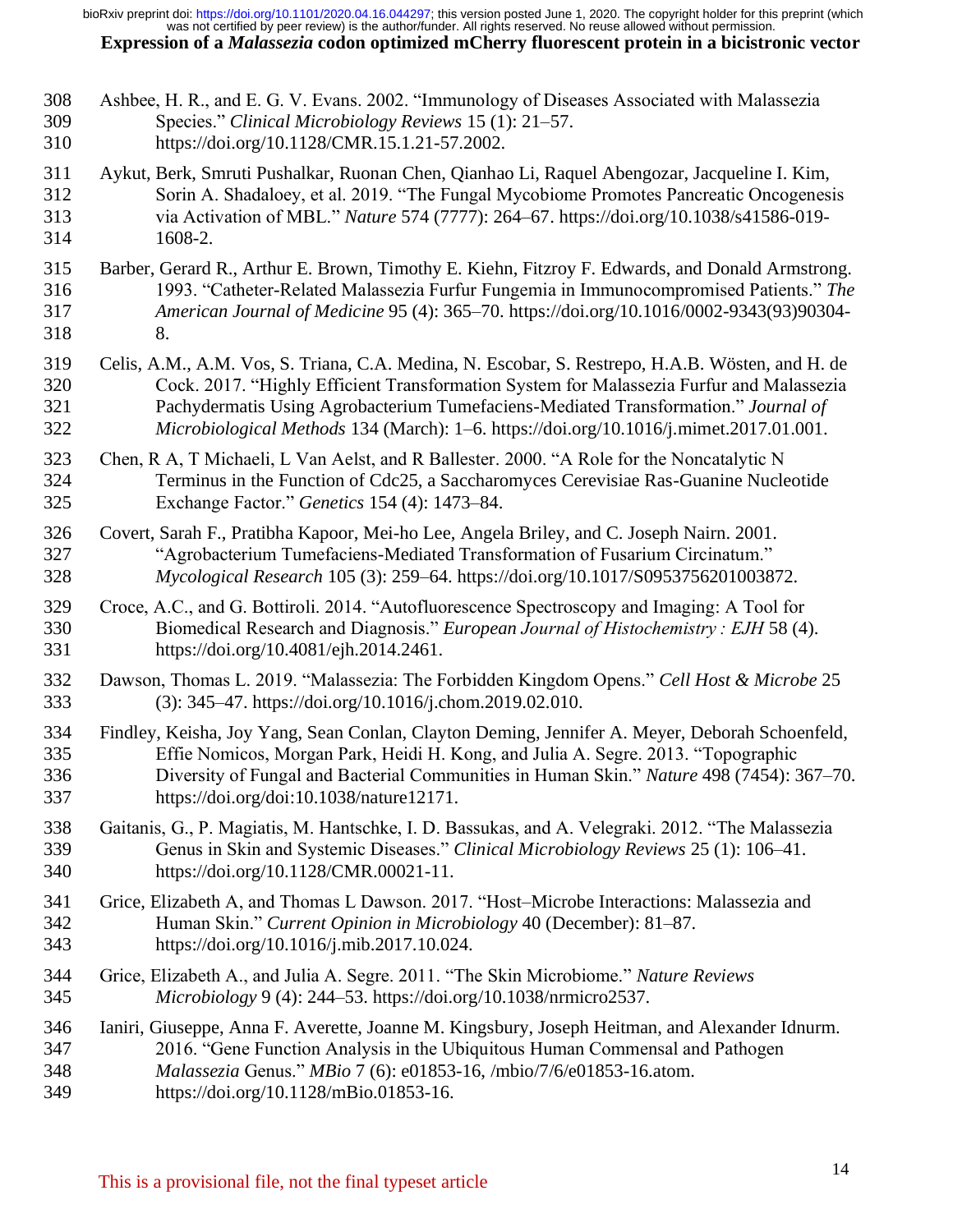Ianiri, Giuseppe, Kylie J. Boyce, and Alexander Idnurm. 2017. "Isolation of Conditional Mutations in Genes Essential for Viability of Cryptococcus Neoformans." *Current Genetics* 63 (3): 519– 30. https://doi.org/10.1007/s00294-016-0659-2. Ianiri, Giuseppe, Gabriel Dagotto, Sheng Sun, and Joseph Heitman. 2019. "Advancing Functional Genetics Through Agrobacterium-Mediated Insertional Mutagenesis and CRISPR/Cas9 in the Commensal and Pathogenic Yeast Malassezia." *Genetics* 212 (4): 1163–79. https://doi.org/10.1534/genetics.119.302329. Iatta, Roberta, Claudia Cafarchia, Teresa Cuna, Osvaldo Montagna, Nicola Laforgia, Ottavio Gentile, Antonino Rizzo, Teun Boekhout, Domenico Otranto, and Maria Teresa Montagna. 2014. "Bloodstream Infections by Malassezia and Candida Species in Critical Care Patients." *Medical Mycology* 52 (3): 264–69. https://doi.org/10.1093/mmy/myt004. Idnurm, Alexander, Andy M. Bailey, Timothy C. Cairns, Candace E. Elliott, Gary D. Foster, Giuseppe Ianiri, and Junhyun Jeon. 2017. "A Silver Bullet in a Golden Age of Functional Genomics: The Impact of Agrobacterium-Mediated Transformation of Fungi." *Fungal Biology and Biotechnology* 4 (1): 6. https://doi.org/10.1186/s40694-017-0035-0. Kaneko, Takamasa, Makiko Murotani, Kiyofumi Ohkusu, Takashi Sugita, and Koichi Makimura. 2012. "Genetic and Biological Features of Catheter-Associated Malassezia Furfur from Hospitalized Adults." *Medical Mycology* 50 (1): 74–80. https://doi.org/10.3109/13693786.2011.584913. Kilaru, S., W. Ma, M. Schuster, M. Courbot, and G. Steinberg. 2015. "Conditional Promoters for Analysis of Essential Genes in Zymoseptoria Tritici." *Fungal Genetics and Biology* 79 (June): 166–73. https://doi.org/10.1016/j.fgb.2015.03.024. Kim, Jin Hee, Sang-Rok Lee, Li-Hua Li, Hye-Jeong Park, Jeong-Hoh Park, Kwang Youl Lee, Myeong-Kyu Kim, Boo Ahn Shin, and Seok-Yong Choi. 2011. "High Cleavage Efficiency of a 2A Peptide Derived from Porcine Teschovirus-1 in Human Cell Lines, Zebrafish and Mice." Edited by Volker Thiel. *PLoS ONE* 6 (4): e18556. https://doi.org/10.1371/journal.pone.0018556. Lewis, Jo E., John M. Brameld, Phil Hill, Perry Barrett, Francis J.P. Ebling, and Preeti H. Jethwa. 2015. "The Use of a Viral 2A Sequence for the Simultaneous Over-Expression of Both the Vgf Gene and Enhanced Green Fluorescent Protein (EGFP) in Vitro and in Vivo." *Journal of Neuroscience Methods* 256 (December): 22–29. https://doi.org/10.1016/j.jneumeth.2015.08.013. Limon, Jose J., Jie Tang, Dalin Li, Andrea J. Wolf, Kathrin S. Michelsen, Vince Funari, Matthew Gargus, et al. 2019. "Malassezia Is Associated with Crohn's Disease and Exacerbates Colitis in Mouse Models." *Cell Host & Microbe* 25 (3): 377-388.e6. https://doi.org/10.1016/j.chom.2019.01.007. Liu, Ziqing, Olivia Chen, J. Blake Joseph Wall, Michael Zheng, Yang Zhou, Li Wang, Haley Ruth Vaseghi, Li Qian, and Jiandong Liu. 2017. "Systematic Comparison of 2A Peptides for Cloning Multi-Genes in a Polycistronic Vector." *Scientific Reports* 7 (1): 2193. https://doi.org/10.1038/s41598-017-02460-2. Lyons, Thomas J., Nancy Y. Villa, Lisa M. Regalla, Brian R. Kupchak, Anna Vagstad, and David J. Eide. 2004. "Metalloregulation of Yeast Membrane Steroid Receptor Homologs." *Proceedings of the National Academy of Sciences* 101 (15): 5506–11. https://doi.org/10.1073/pnas.0306324101.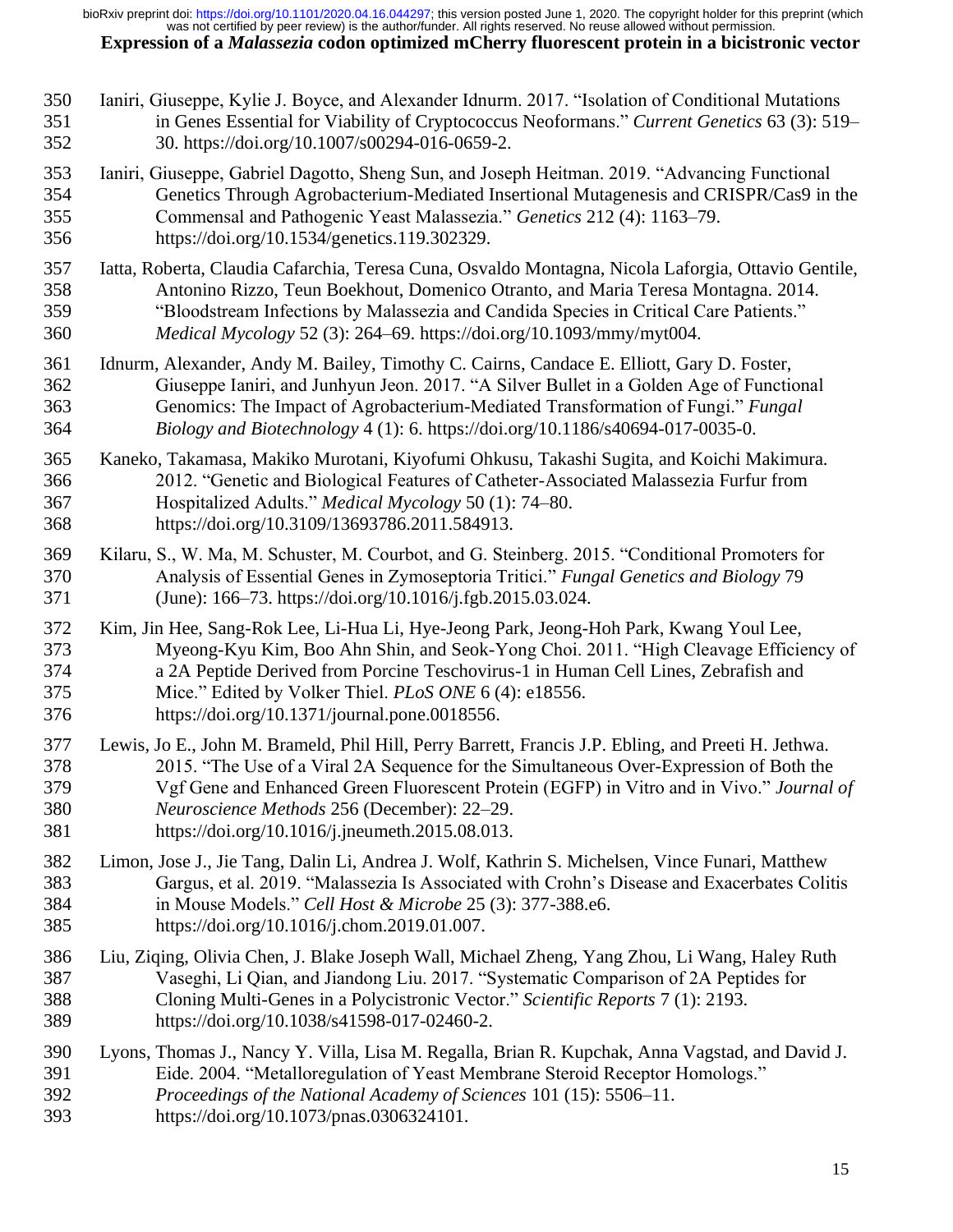Maslanka, Roman, Magdalena Kwolek-Mirek, and Renata Zadrag-Tecza. 2018. "Autofluorescence of Yeast Saccharomyces Cerevisiae Cells Caused by Glucose Metabolism Products and Its Methodological Implications." *Journal of Microbiological Methods* 146 (March): 55–60. https://doi.org/10.1016/j.mimet.2018.01.017. Mayser, Peter, Ute Schäfer, Hans-Joachim Krämer, Bernhard Irlinger, and Wolfgang Steglich. 2002. "Pityriacitrin – an Ultraviolet-Absorbing Indole Alkaloid from the Yeast Malassezia Furfur." *Archives of Dermatological Research* 294 (3): 131–34. https://doi.org/10.1007/s00403-002- 0294-2. Michielse, Caroline B., Paul J. J. Hooykaas, Cees A. M. J. J. van den Hondel, and Arthur F. J. Ram. 2005. "Agrobacterium -Mediated Transformation as a Tool for Functional Genomics in Fungi." *Current Genetics* 48 (1): 1–17. https://doi.org/10.1007/s00294-005-0578-0. Provost, Elayne, Jerry Rhee, and Steven D. Leach. 2007. "Viral 2A Peptides Allow Expression of Multiple Proteins from a Single ORF in Transgenic Zebrafish Embryos." *Genesis* 45 (10): 625–29. https://doi.org/10.1002/dvg.20338. Rasala, Beth A., Philip A. Lee, Zhouxin Shen, Steven P. Briggs, Michael Mendez, and Stephen P. Mayfield. 2012. "Robust Expression and Secretion of Xylanase1 in Chlamydomonas Reinhardtii by Fusion to a Selection Gene and Processing with the FMDV 2A Peptide." Edited by John W. Stiller. *PLoS ONE* 7 (8): e43349. https://doi.org/10.1371/journal.pone.0043349. Sankaranarayanan, Sundar Ram, Giuseppe Ianiri, Marco A Coelho, Md Hashim Reza, Bhagya C Thimmappa, Promit Ganguly, Rakesh Netha Vadnala, et al. 2020. "Loss of Centromere Function Drives Karyotype Evolution in Closely Related Malassezia Species." *ELife* 9 (January): e53944. https://doi.org/10.7554/eLife.53944. Szymczak-Workman, Andrea L., Kate M. Vignali, and Dario A. A. Vignali. 2012. "Design and Construction of 2A Peptide-Linked Multicistronic Vectors." *Cold Spring Harbor Protocols* 2012 (2): 199–204. https://doi.org/10.1101/pdb.ip067876. Theelen, Bart, Claudia Cafarchia, Georgios Gaitanis, Ioannis Dimitrios Bassukas, Teun Boekhout, and Thomas L Dawson. 2018. "Malassezia Ecology, Pathophysiology, and Treatment." *Medical Mycology* 56 (suppl\_1): S10–25. https://doi.org/10.1093/mmy/myx134. Trichas, Georgios, Jo Begbie, and Shankar Srinivas. 2008. "Use of the Viral 2A Peptide for Bicistronic Expression in Transgenic Mice." *BMC Biology* 6 (1): 40. https://doi.org/10.1186/1741-7007-6-40. Upadhya, Rajendra, Woei C. Lam, Brian T. Maybruck, Maureen J. Donlin, Andrew L. Chang, Sarah Kayode, Kate L. Ormerod, James A. Fraser, Tamara L. Doering, and Jennifer K. Lodge. 2017. "A Fluorogenic C. Neoformans Reporter Strain with a Robust Expression of m-Cherry Expressed from a Safe Haven Site in the Genome." *Fungal Genetics and Biology* 108 (November): 13–25. https://doi.org/10.1016/j.fgb.2017.08.008. Wang, Yuancheng, Feng Wang, Riyuan Wang, Ping Zhao, and Qingyou Xia. 2015. "2A Self- Cleaving Peptide-Based Multi-Gene Expression System in the Silkworm Bombyx Mori." *Scientific Reports* 5 (1): 16273. https://doi.org/10.1038/srep16273. Wu, Guangxi, He Zhao, Chenhao Li, Menaka Priyadarsani Rajapakse, Wing Cheong Wong, Jun Xu, Charles W. Saunders, et al. 2015. "Genus-Wide Comparative Genomics of Malassezia Delineates Its Phylogeny, Physiology, and Niche Adaptation on Human Skin." Edited by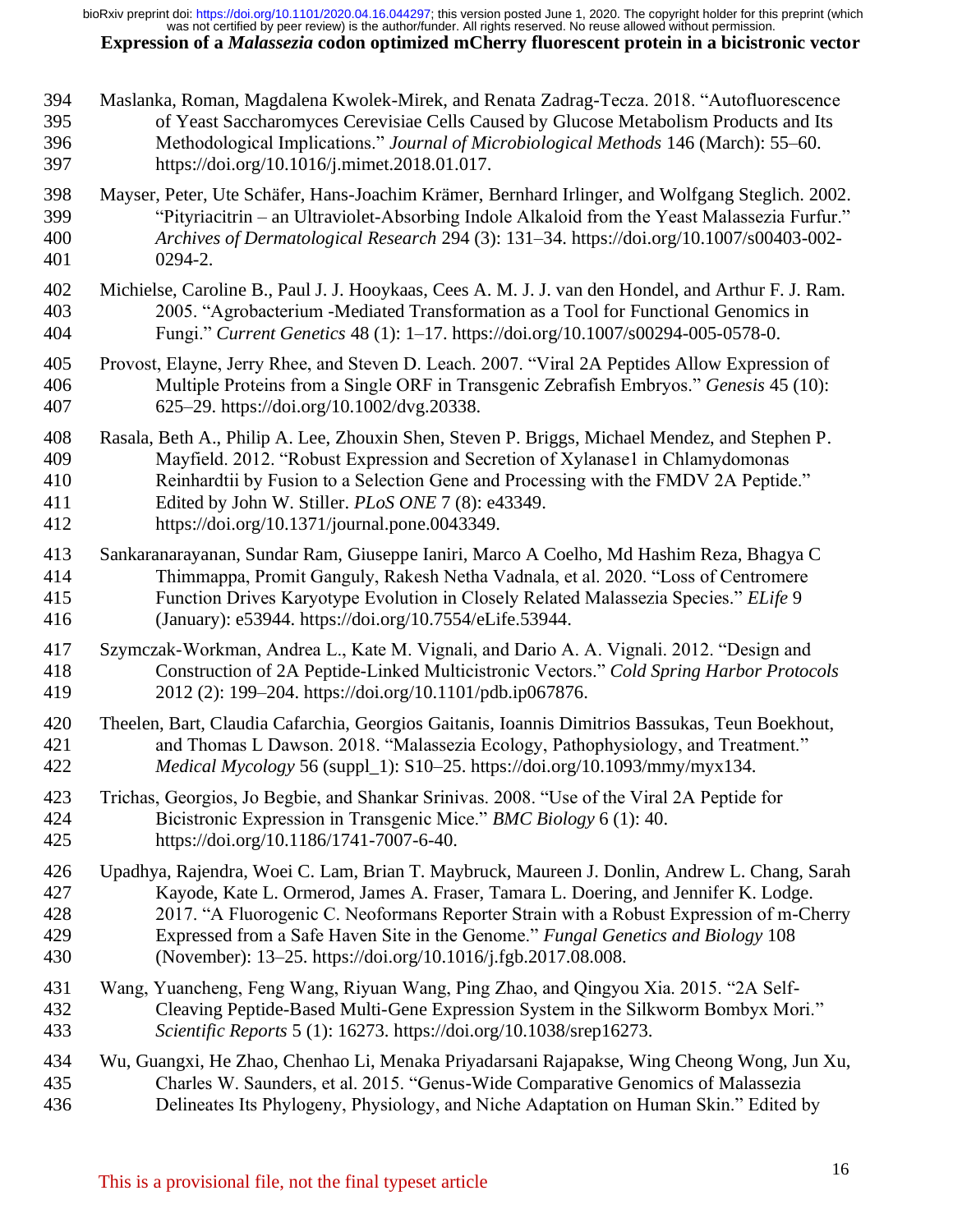- Gregory S. Barsh. *PLOS Genetics* 11 (11): e1005614.
- https://doi.org/10.1371/journal.pgen.1005614.
- Xu, J., C. W. Saunders, P. Hu, R. A. Grant, T. Boekhout, E. E. Kuramae, J. W. Kronstad, et al. 2007. "Dandruff-Associated Malassezia Genomes Reveal Convergent and Divergent Virulence Traits Shared with Plant and Human Fungal Pathogens." *Proceedings of the National*
- *Academy of Sciences* 104 (47): 18730–35. https://doi.org/10.1073/pnas.0706756104.
- 
- 
- 
- 
- 
- 
- 
- 
- 
- 
- 
- 
- 
- 
- 
- 
- 
-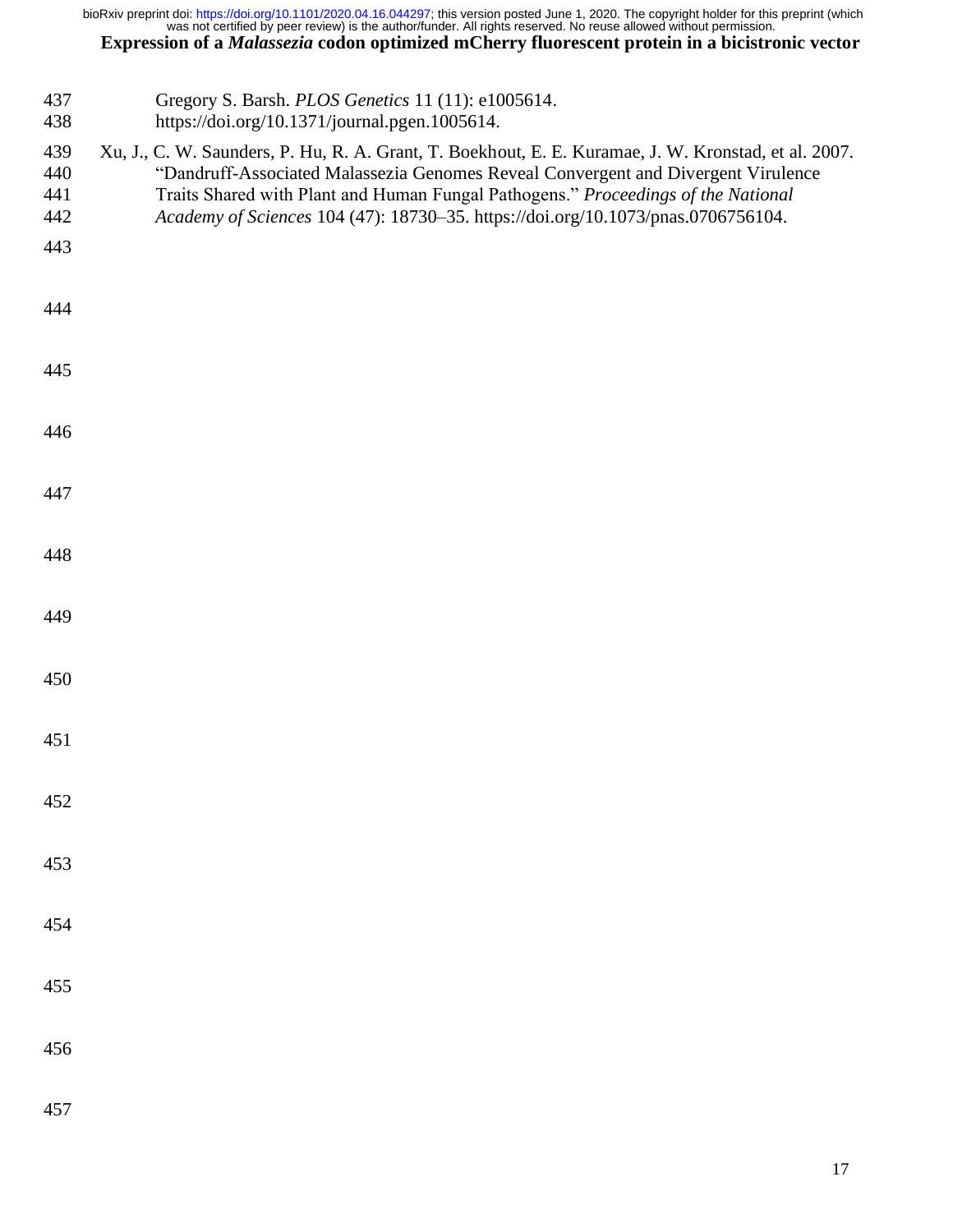



 **Figure 1. Random integration bicistronic vector.** Generation of bicistronic construct comprised use of promoter and terminator sequences from *Malassezia sympodialis* ATCC 42132 in *Agrobacterium tumefaciens* backbone vector. Actin encoding regulatory elements govern the sequential expression of mCherry and nourseothricin sulfate (NAT) antibiotic resistance marker, separated by porcine teschovirus-1 2A (P2A) pseudo-autolytic cleavage sequence. pJG201702 vector was created with multiple restriction cut sites between each genetic element for future modification.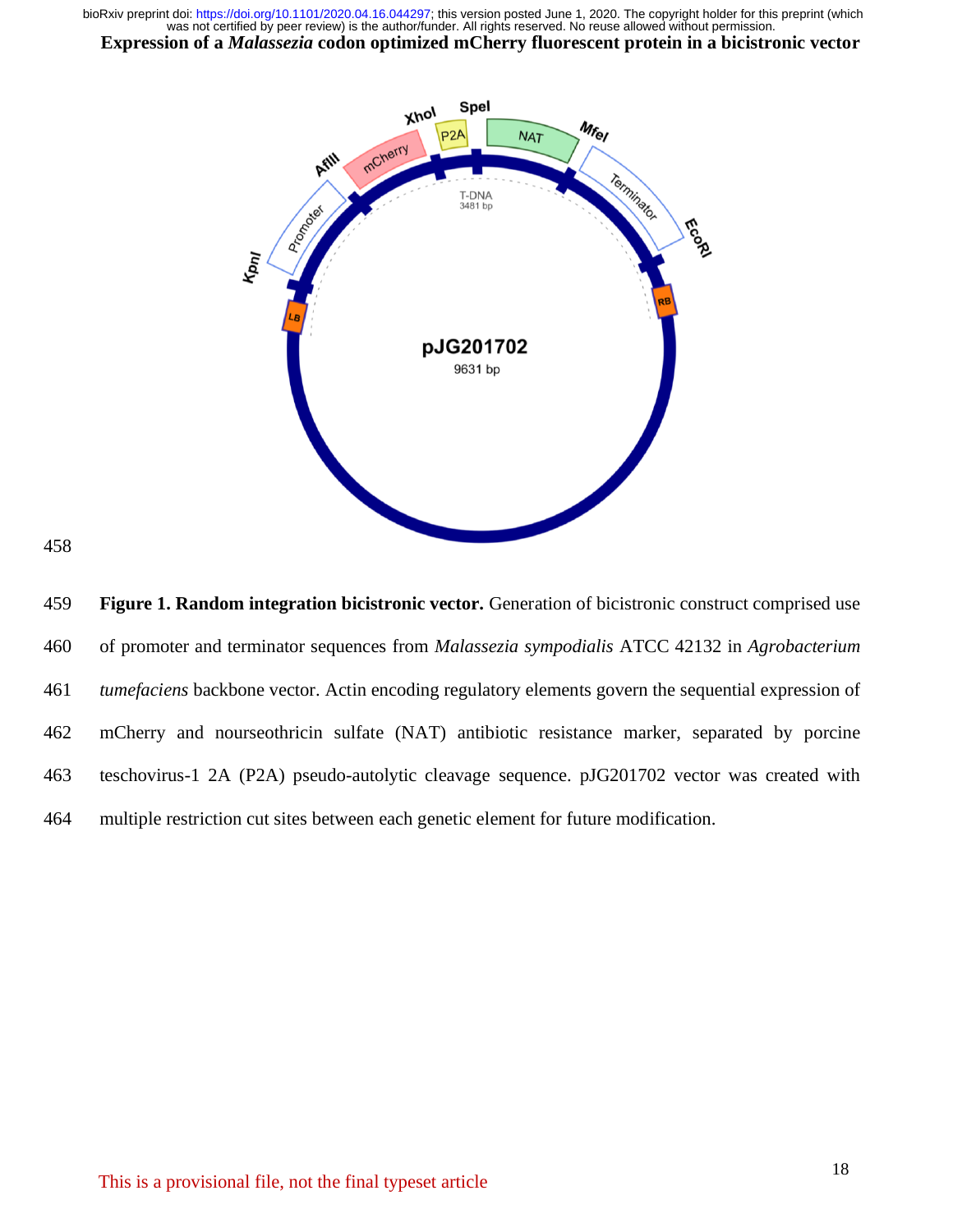

 **Figure 2. Characterization and analysis of transformants. (A)** PCR screening of transformants and wild-type cells were analyzed with mCherry and NAT ORF spanning primers, indicating the appropriate sized product in transformants and not wild-type cells. **(B)** Transformants and *M. furfur* CBS 14141 wild-type clones were ten-fold serially diluted in PBS and 3uL of cell suspensions were spotted on mDixon growth medium and selection media-supplemented with 100ug/mL NAT, indicating NAT resistance in selected clones. **(C)** Immunoblot was performed with whole cell lysates, probed with anti-RFP primary antibodies. Transformants expressing mCherry contained additional amino acid residues from viral P2A protein tag, produced expected protein bands with an upward shift of molecular weight at 29 kDa. In comparison, 26.7 kDa native molecular weight band was detected in positive control, TurboRFP expressing keratinocyte cell lysate.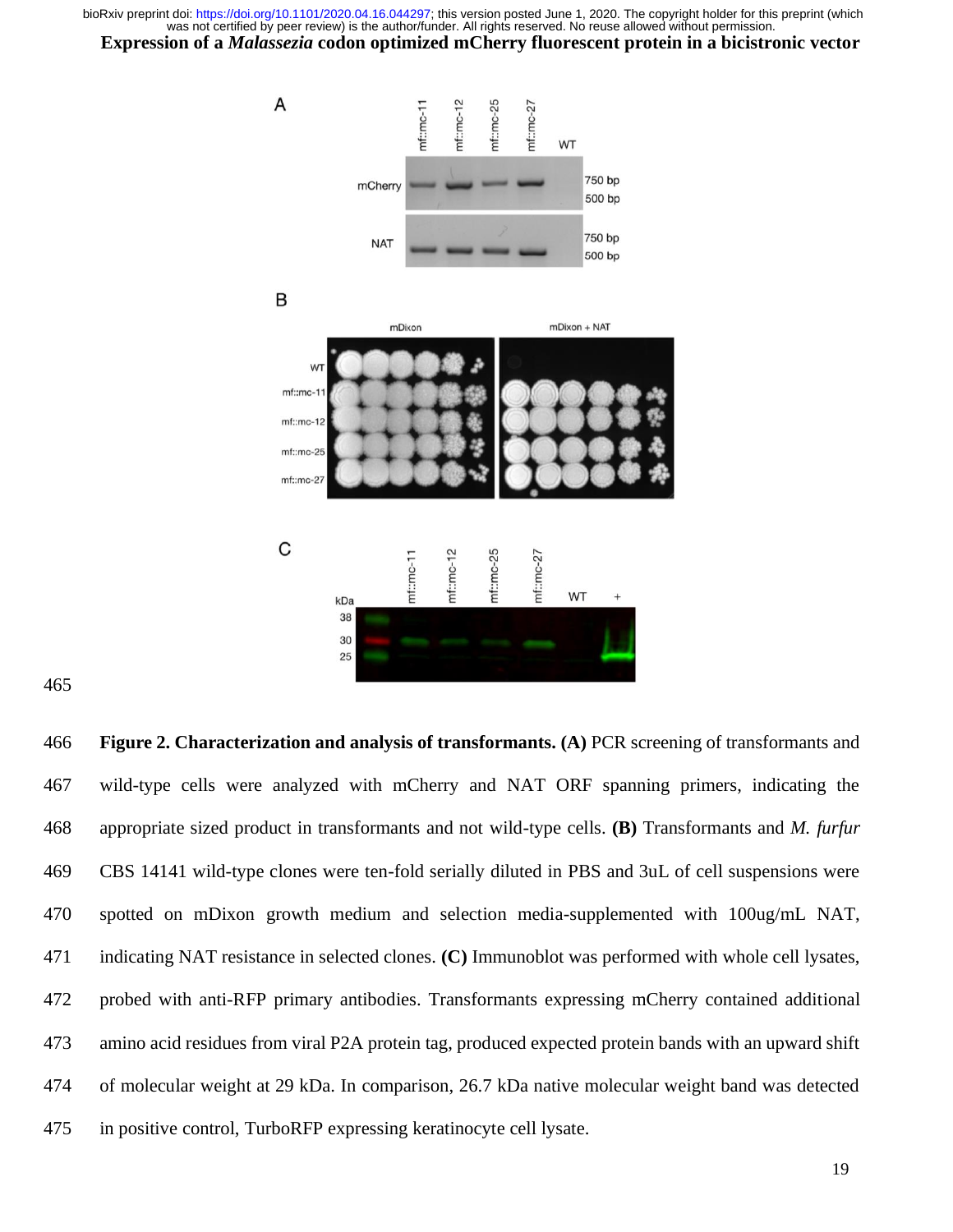



 **Figure 3. Live fluorescent Imaging. (A)** Transformants and wild-type cells were collected from mDixon agar and imaged under TRITC channel and differential interference contrast (DIC). Wild-type cells displayed localized autofluorescence in cell wall, in contrast to transformants exhibiting stronger fluorescence distributed uniformly throughout the cells. **(B)** Cells in exponential growth phase were collected to minimize accretion of dead or stationery cells and aggregation of fluorescence metabolites. Transformant mf::mc-27 presented higher fluorescence intensity in comparison to *M. furfur* CBS 14141 wild type cells which displayed persistent low levels of fluorescence background.